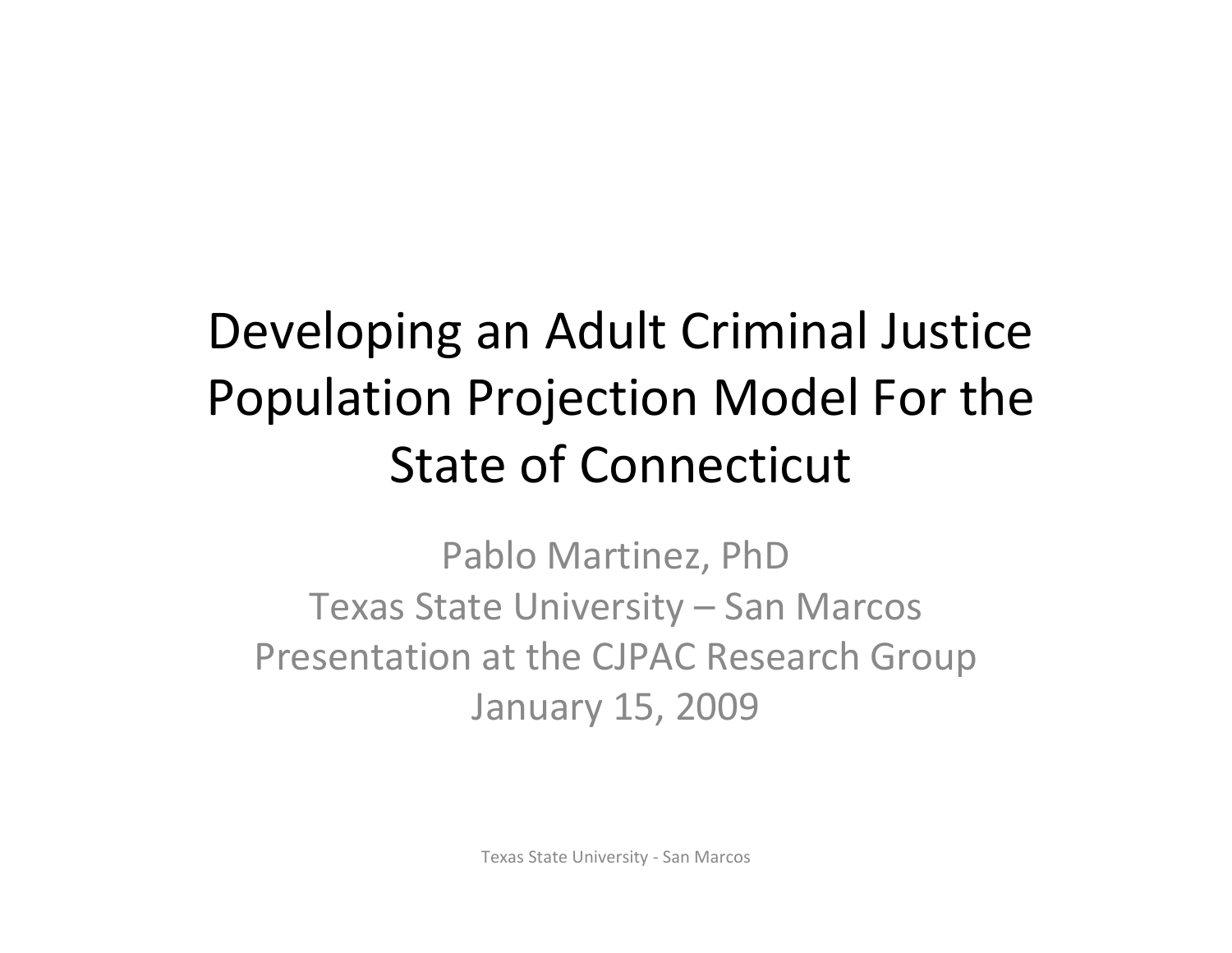### **Objective**

• Provide an overview of an adult criminal justice population forecasting model that is policy sensitive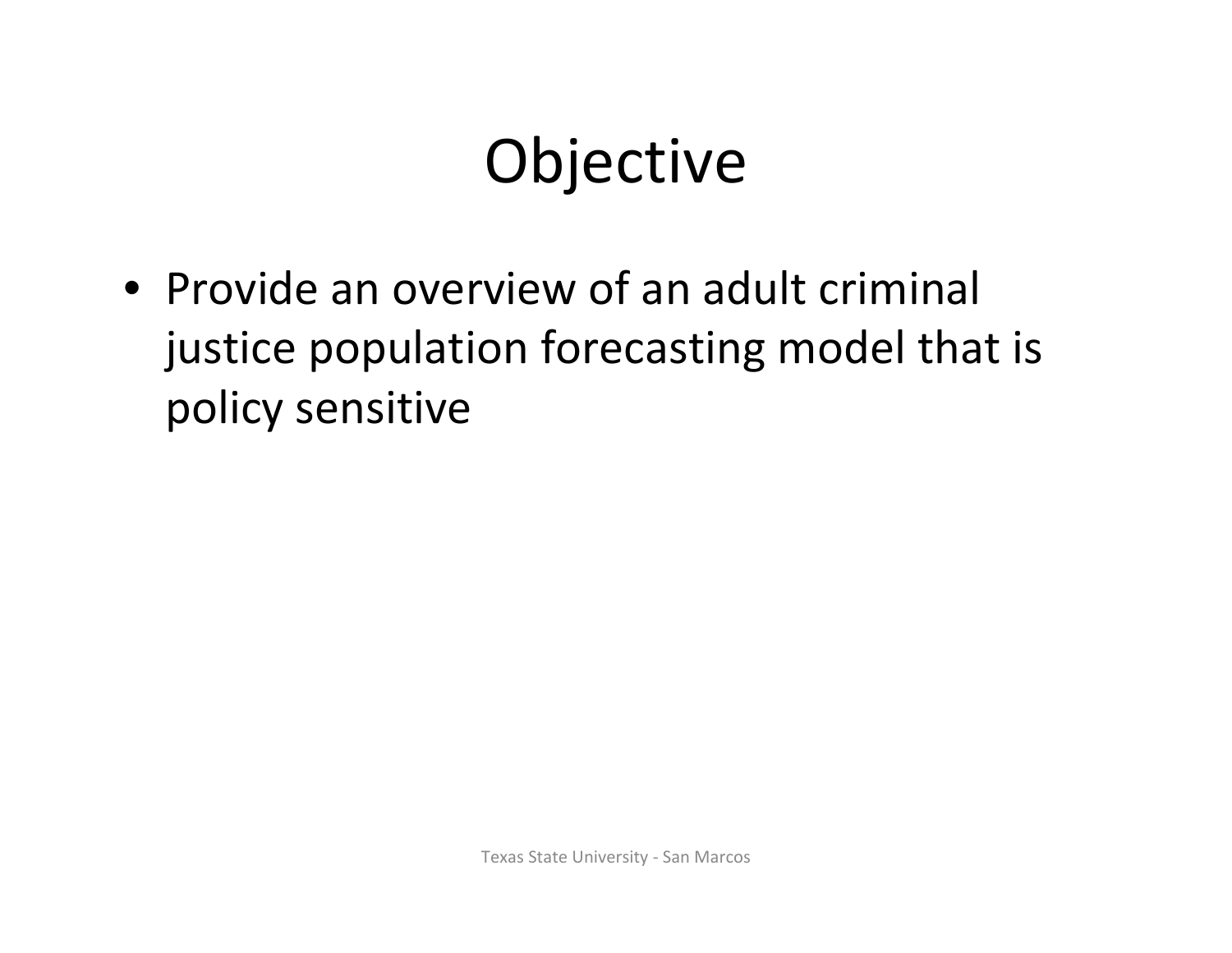## Policy Sensitive

- Ability to answer "what if" type of questions
	- Some examples: What is the impact on the prison, probation and parole populations if:
		- the parole approval rate declines by 20%
		- parole is abolished?
		- eligibility for parole changes from the 50% percent of time served to 25%?
		- parole or probation technical violator decrease by 20%?
		- certain offenses are excluded from parole release and <sup>a</sup> mandatory minimum of ten years is required?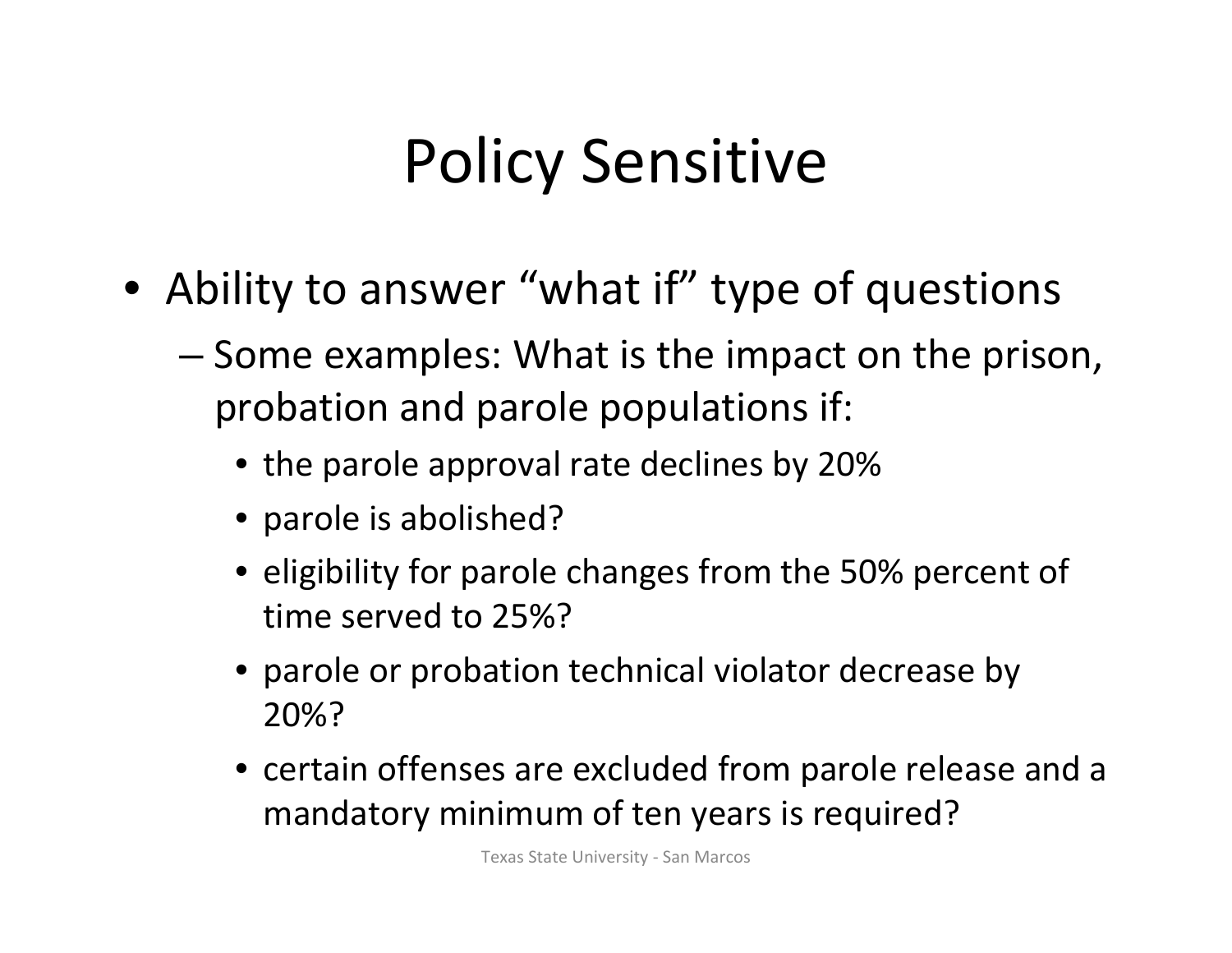#### General Overview: The Flow of the System

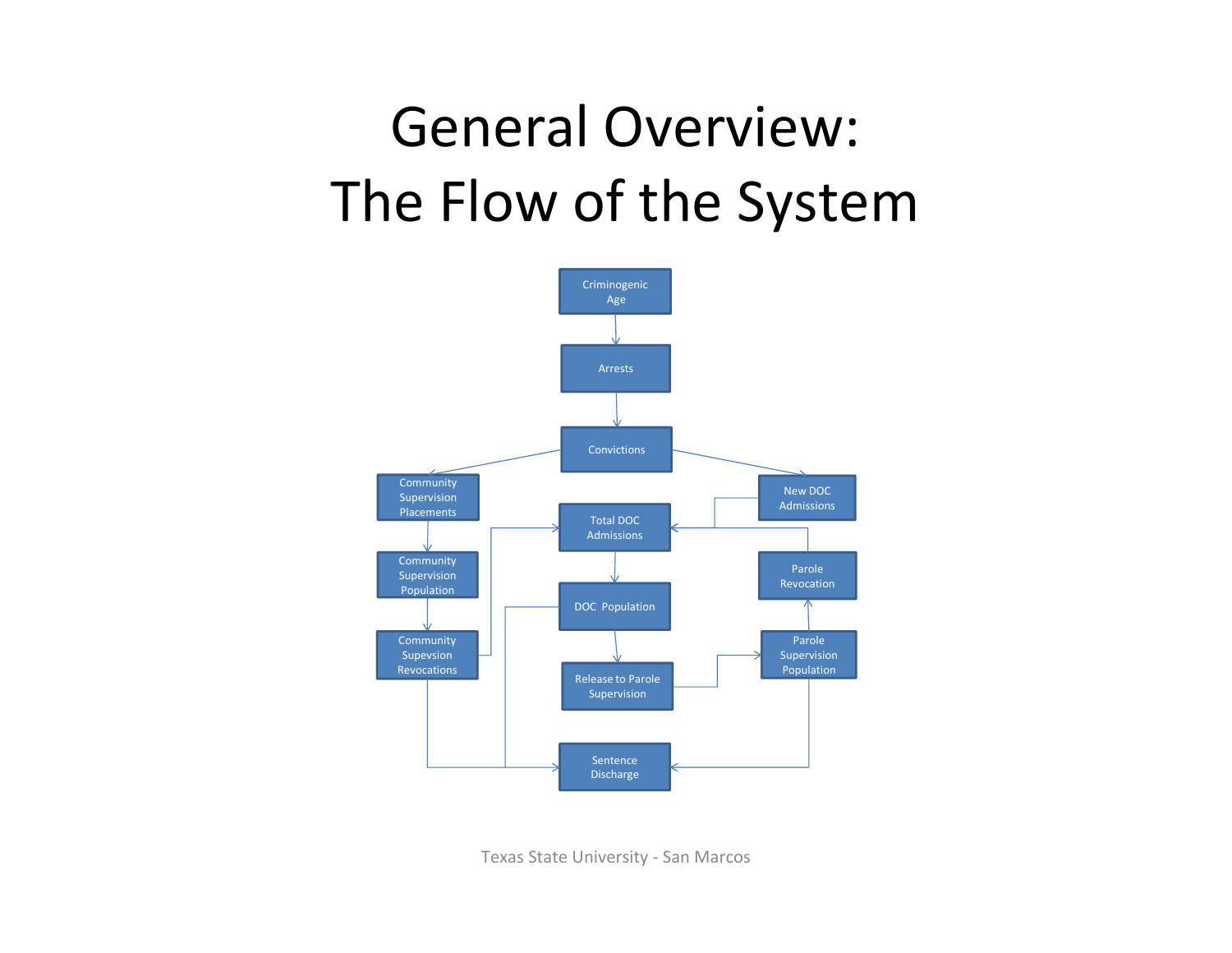#### The Components of the Model

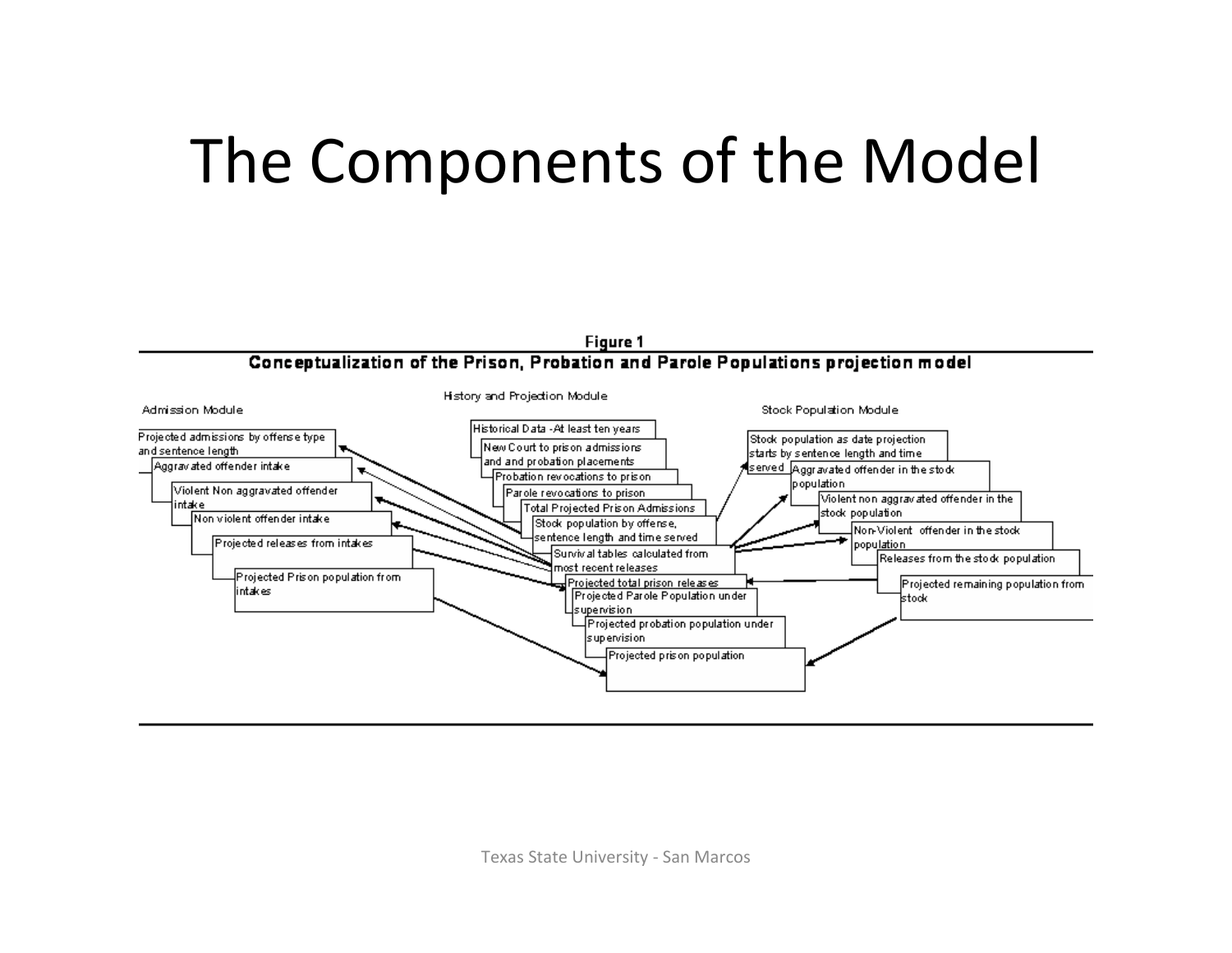### Module I: The Intake Module

- It includes:
	- A. Developing the equations and processes to arrive at <sup>a</sup> prison admission number as well as felony probation intakes
	- B. Producing the flow model that provides:
		- the population from intake and
		- releases from intake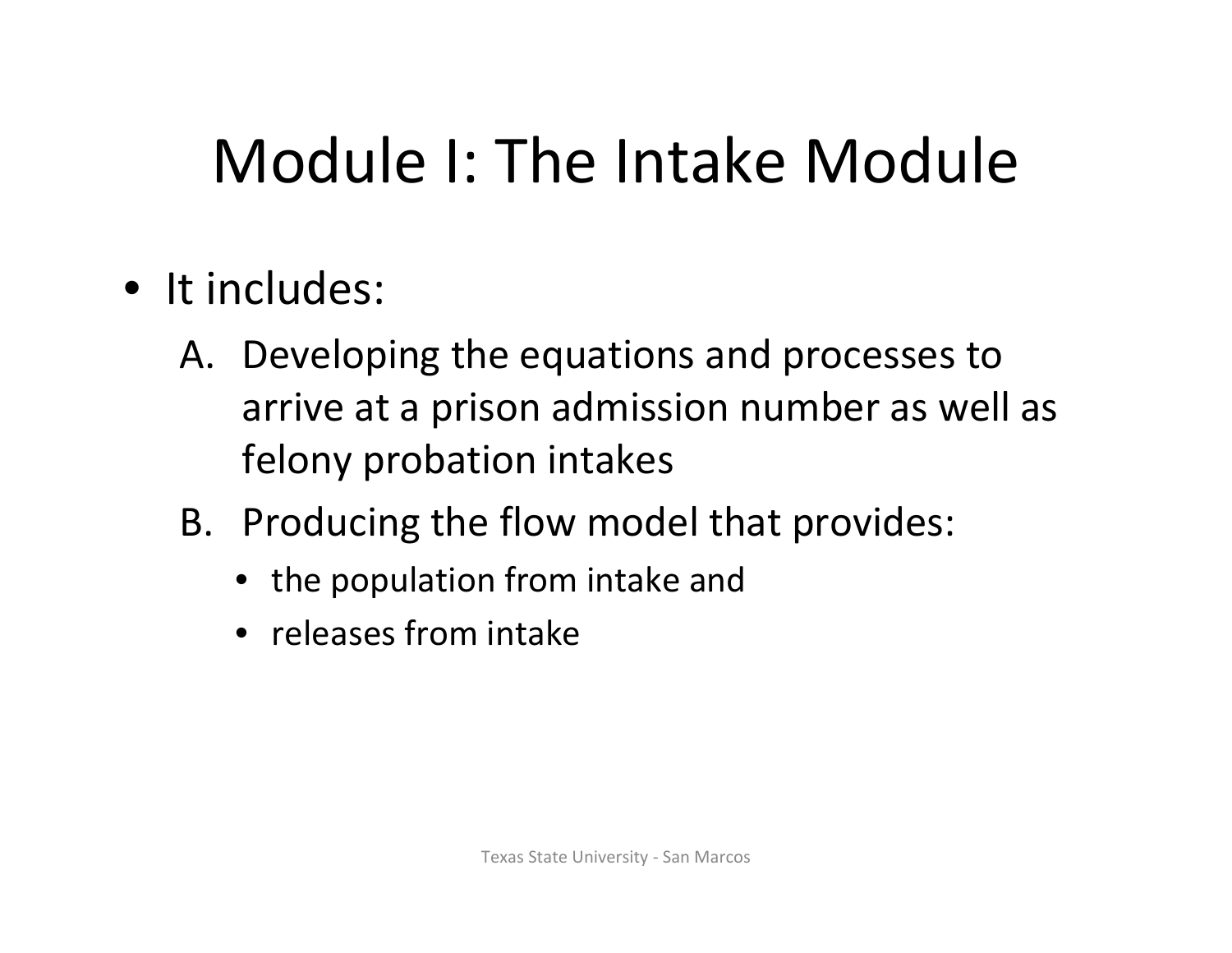#### Module I

#### A‐ Producing the Prison Admission Formula

- Admissions to prison are comprised of at least three major components:
	- New admissions to prison
		- Offenders who have not been under the CJ system prior to committing the offense for which they were sentenced to prison
	- Probation revocations
		- Failures of community supervision
	- Parole revocations
		- Failures of parole/mandatory release supervision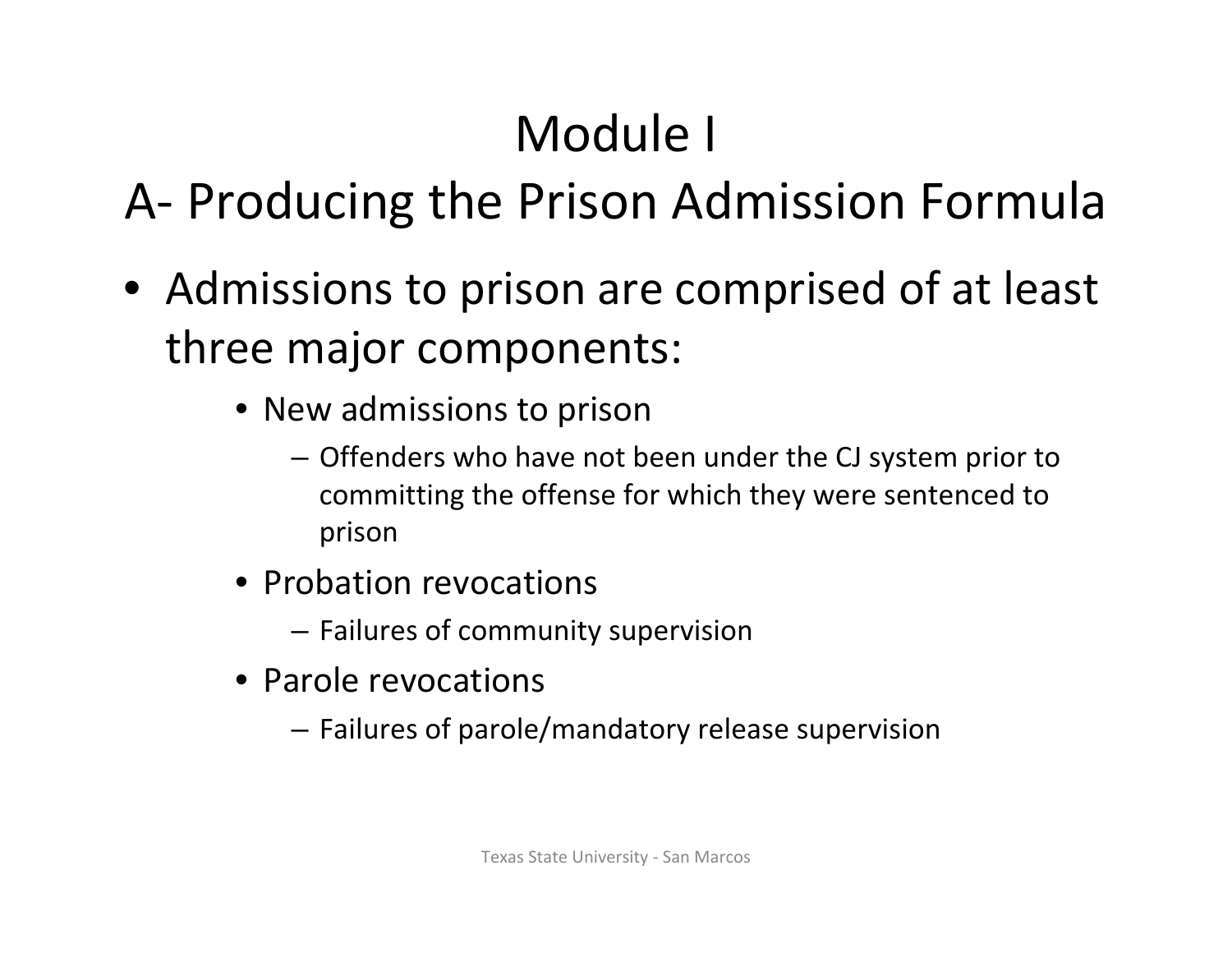#### Module I: New Prison Admissions

- Examine relationships between population age cohorts, arrests and convictions
- Other variables may be included in the equation, such as :
	- Unemployment rate
	- Inflation rate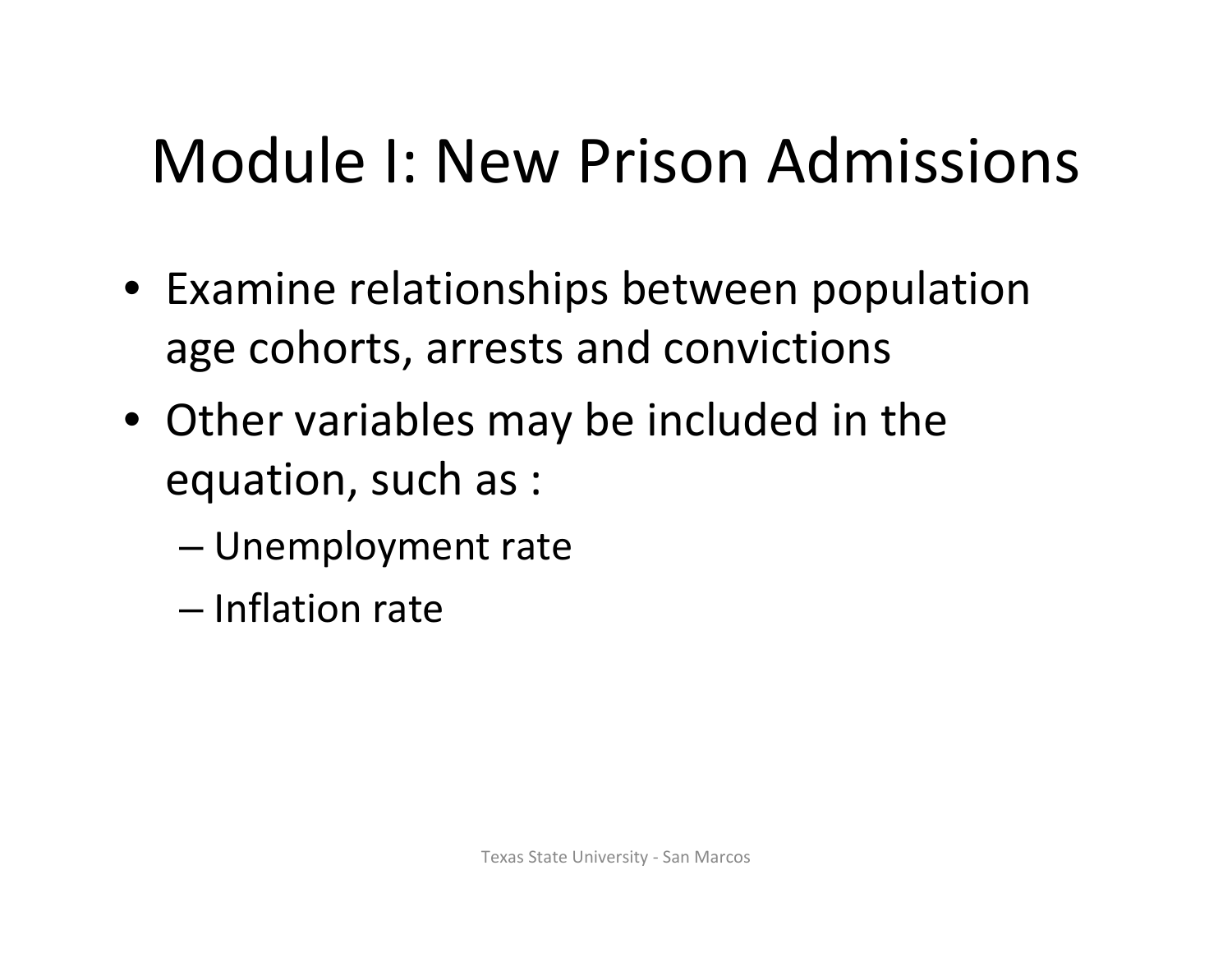#### Module I: Separating Confinement from Community Supervision

- Calculate prison and community supervision probability
	- Analyze historical relationship between confinement and supervision probabilities
	- Determine if the most recent year is the best fit
	- Use the proportion for each to calculate community supervision placements and confinement admissions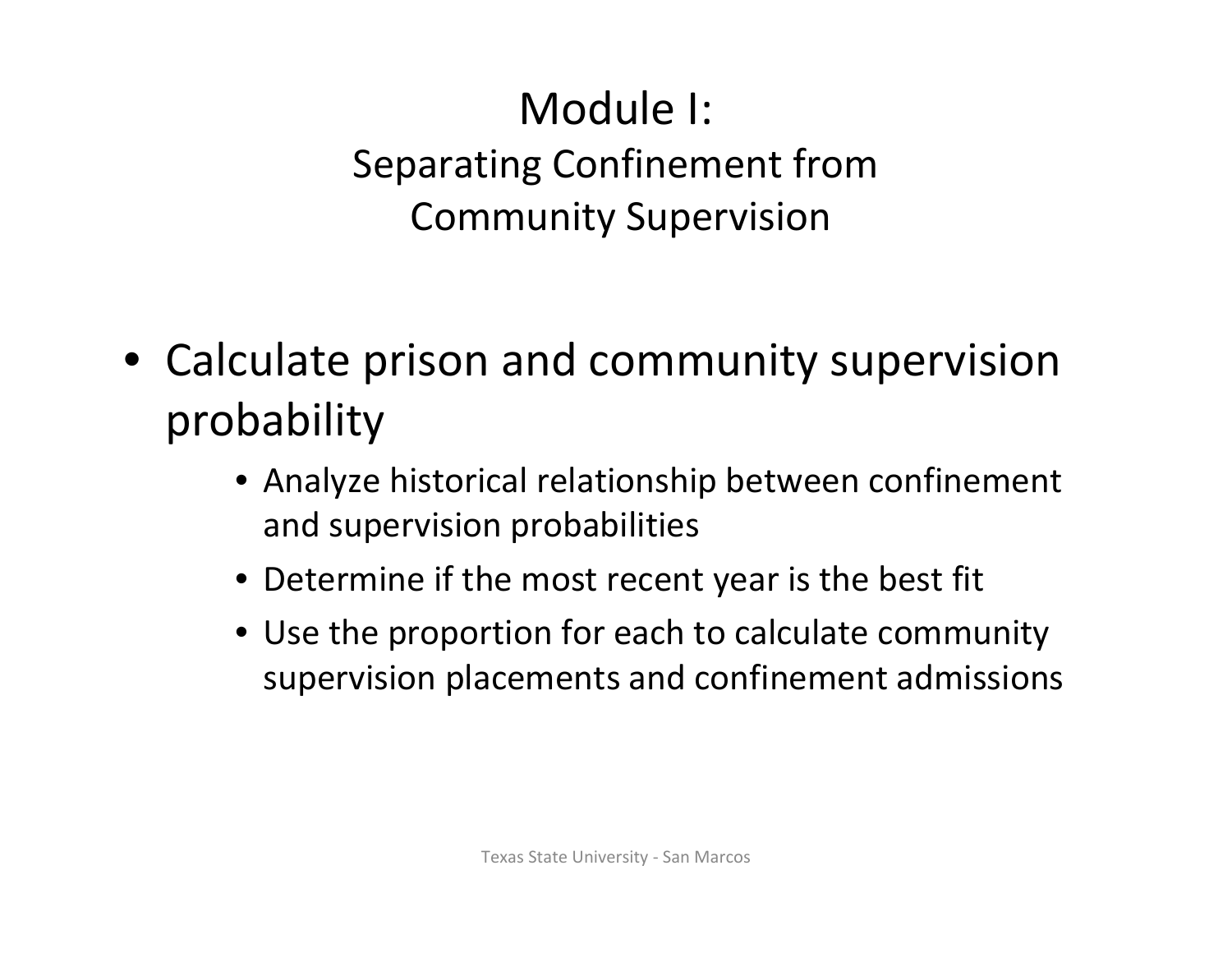#### Module I: Probation Revocations

- Use five year cohorts:
	- One year (for offenders placed on probation 12 to 23 months ago)
	- Two year (for offenders placed on probation 24 to 35 months ago)
	- Three year cohort (for offenders placed on probation 36 to 47 months ago
	- Four year cohort ( for offenders placed on probation 48 to 59 months ago)
	- Five year cohort (for offenders placed on probation 60 to 72 months ago)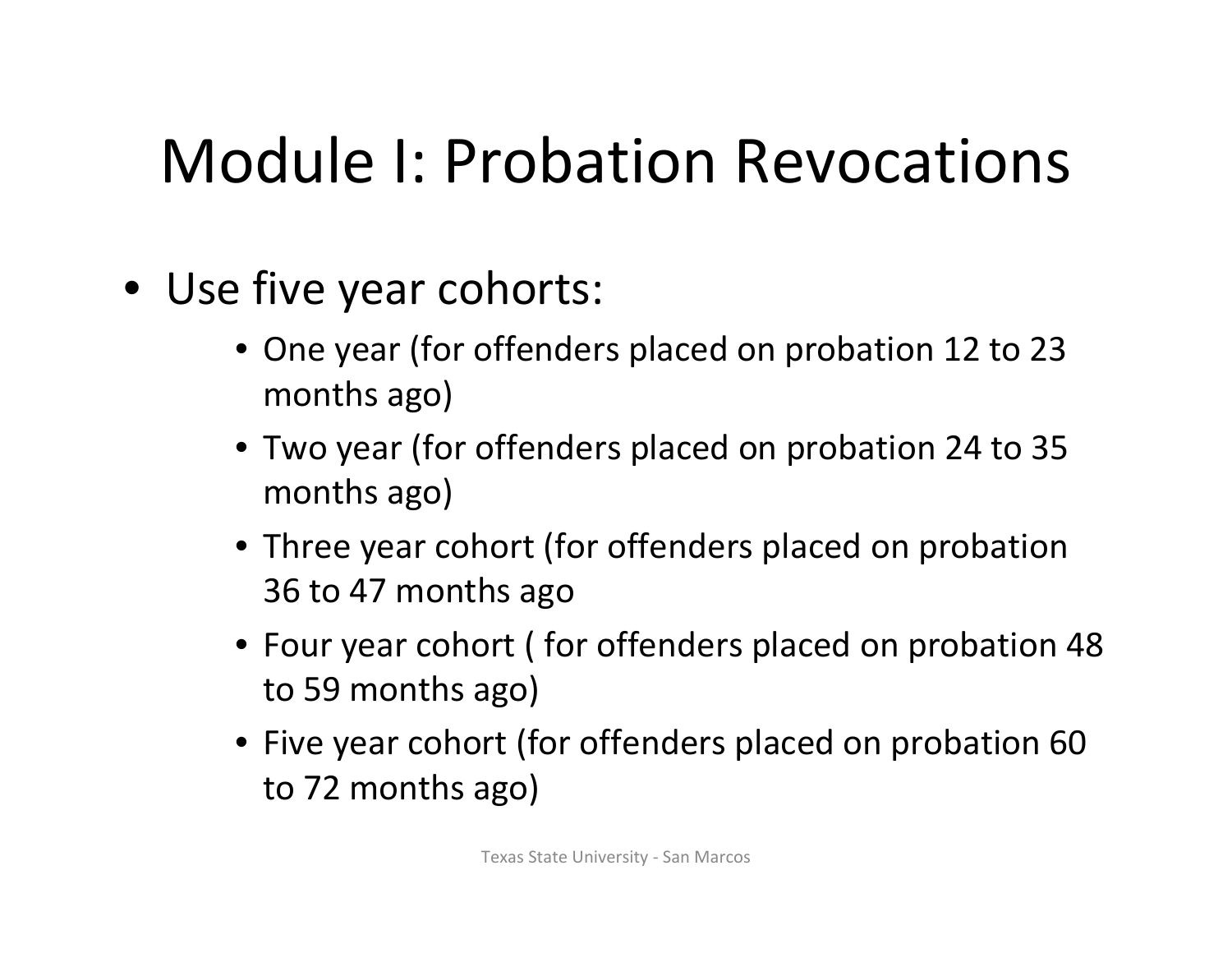#### Module I: Parole Revocations

- Same methodology as for probation revocation, use five year cohorts:
	- One year (for offenders released 12 to 23 months ago)
	- Two year (for offenders released 24 to 35 months ago)
	- Three year cohort (for offenders released 36 to 47 months ago
	- Four year cohort ( for offenders released 48 to 59 months ago)
	- Five year cohort (for offenders released 60 to 72 months ago)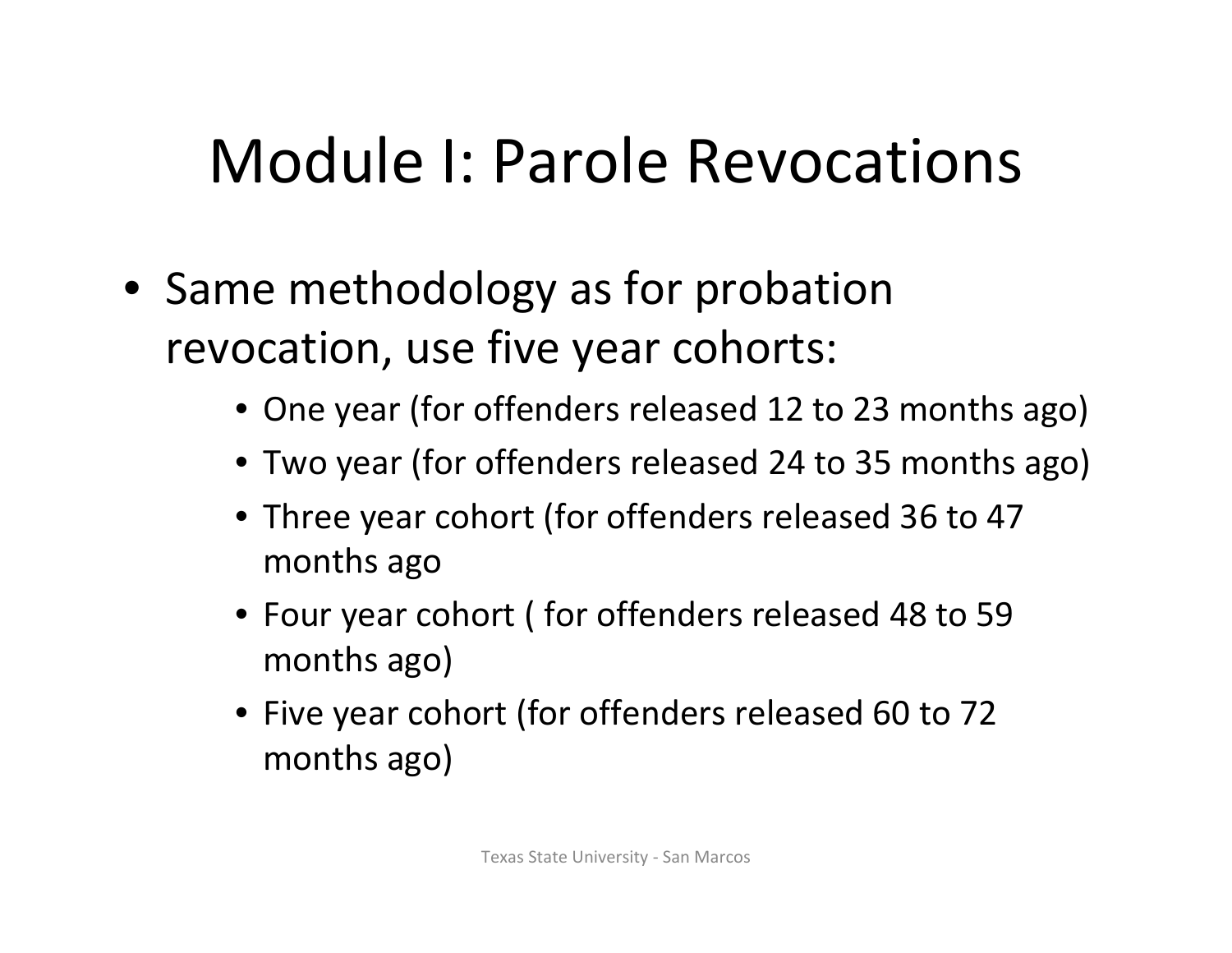# Module I: Projections of Parole and Probation Revocations

• Use the five year survival rate for each month and multiply that by the cohort of offenders placed on supervision or released on parole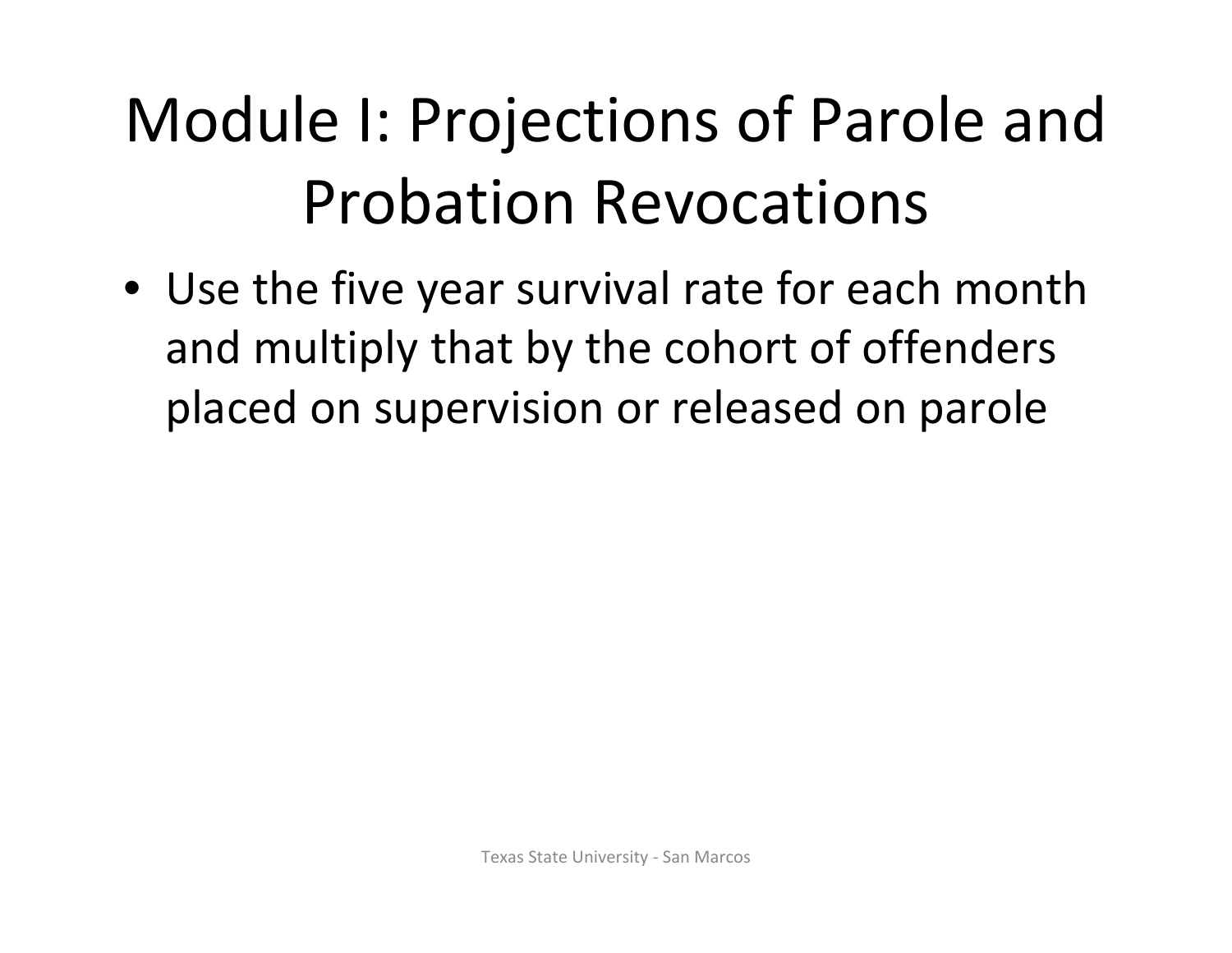### Module I: Total Admissions

- Total admissions are calculated by:
	- adding the new intakes to confinement
	- PLUS
	- Probation revocations
	- Plus
	- Parole revocations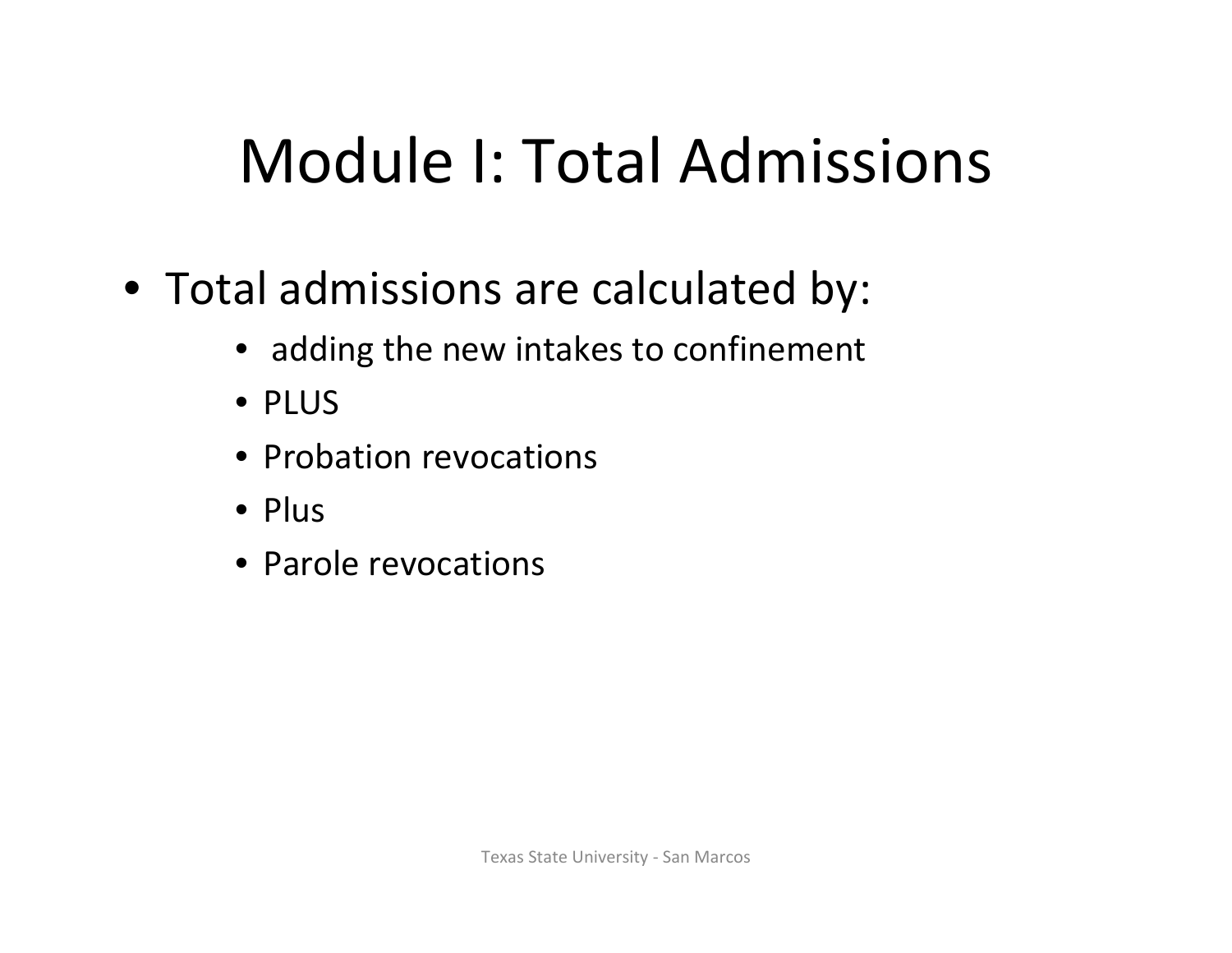#### Module I: Determining the Composition of DOC Confinements

- Use most recent year DOC admissions
	- Identify offender groups
	- For each offender group produce the sentence length distribution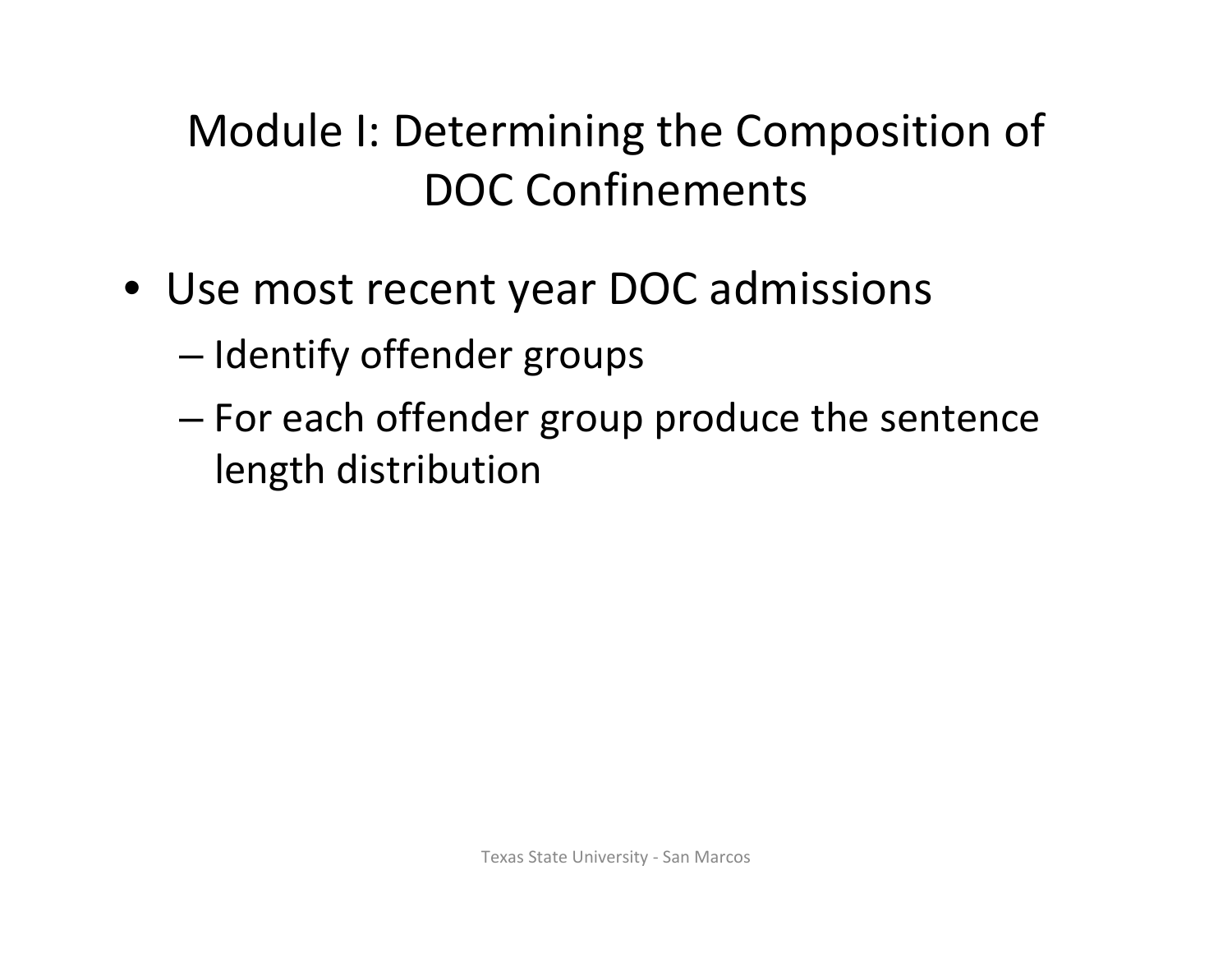#### Module I

Determining Offense and Sentence Length of the DOC Confinements

• Using the offender group and sentence length distribution from admissions and the projected admissions, calculate projected intake by offender group and sentence length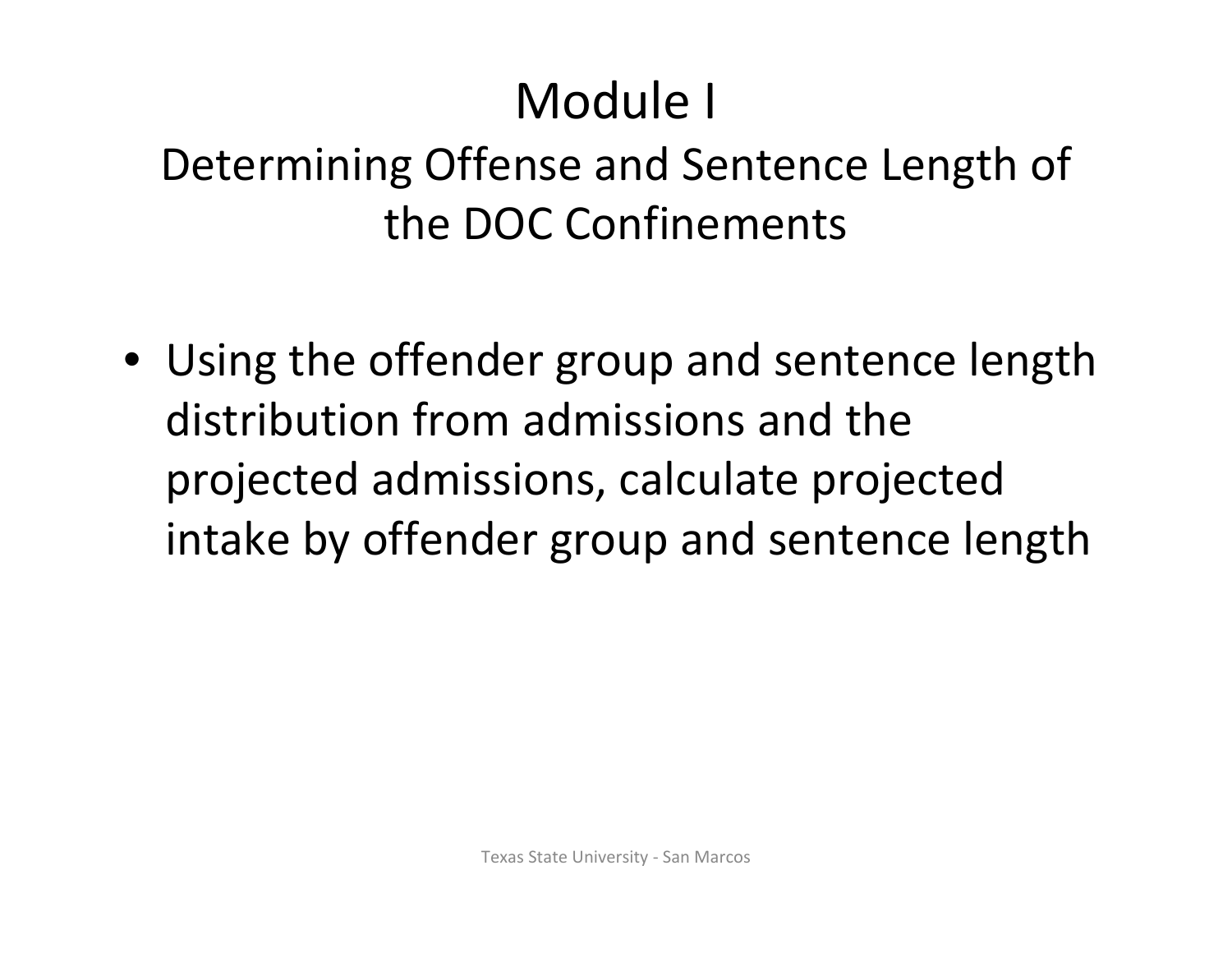# Module II Preparing for Release

- Identify laws and policies that govern release from prison and probation discharge
	- What are the laws and or policies that govern how long offenders remain in custody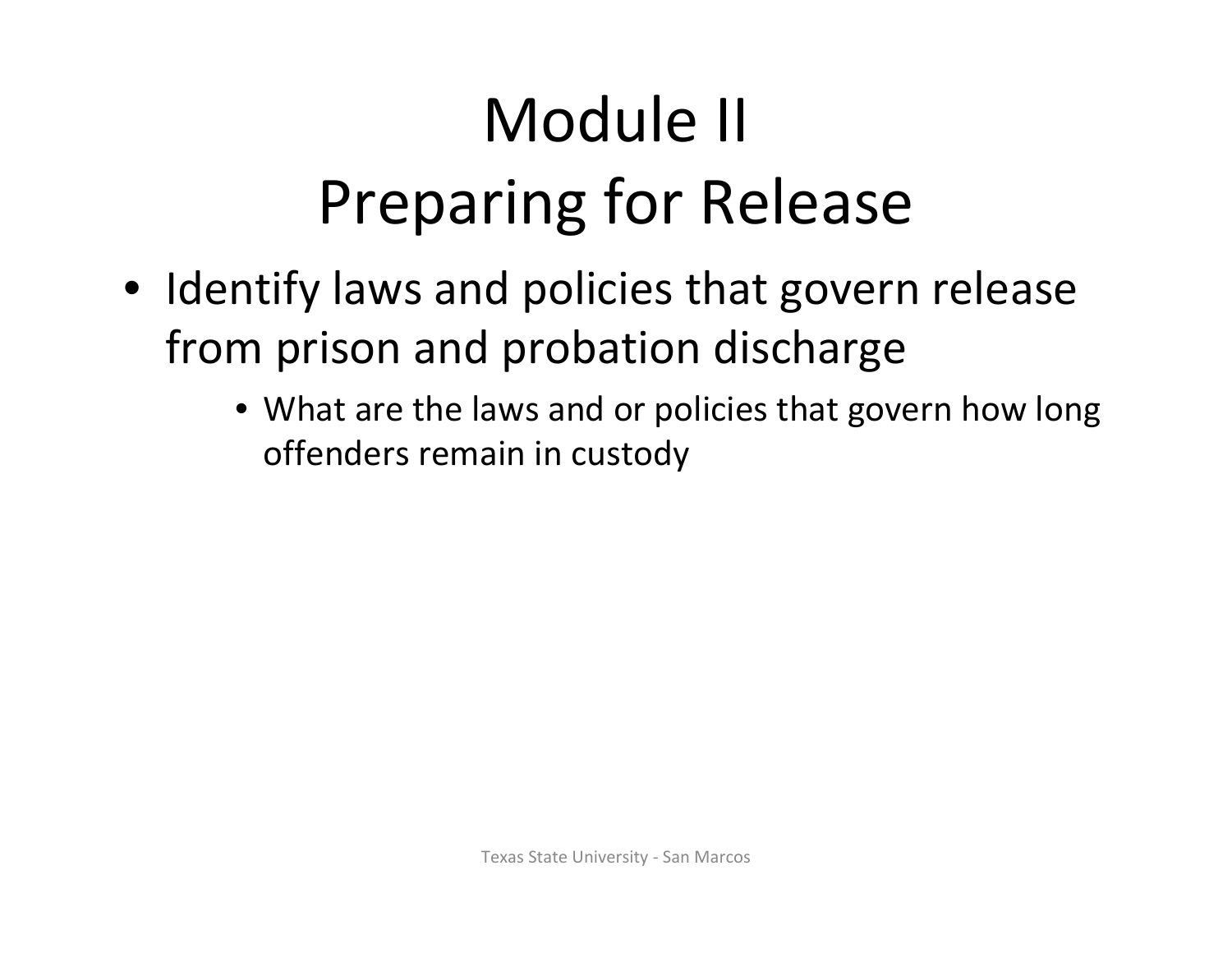# Module II Preparing for Release

- Identify group of offenders who shared same release laws and/or policies
	- Apply the laws/policies to the appropriate group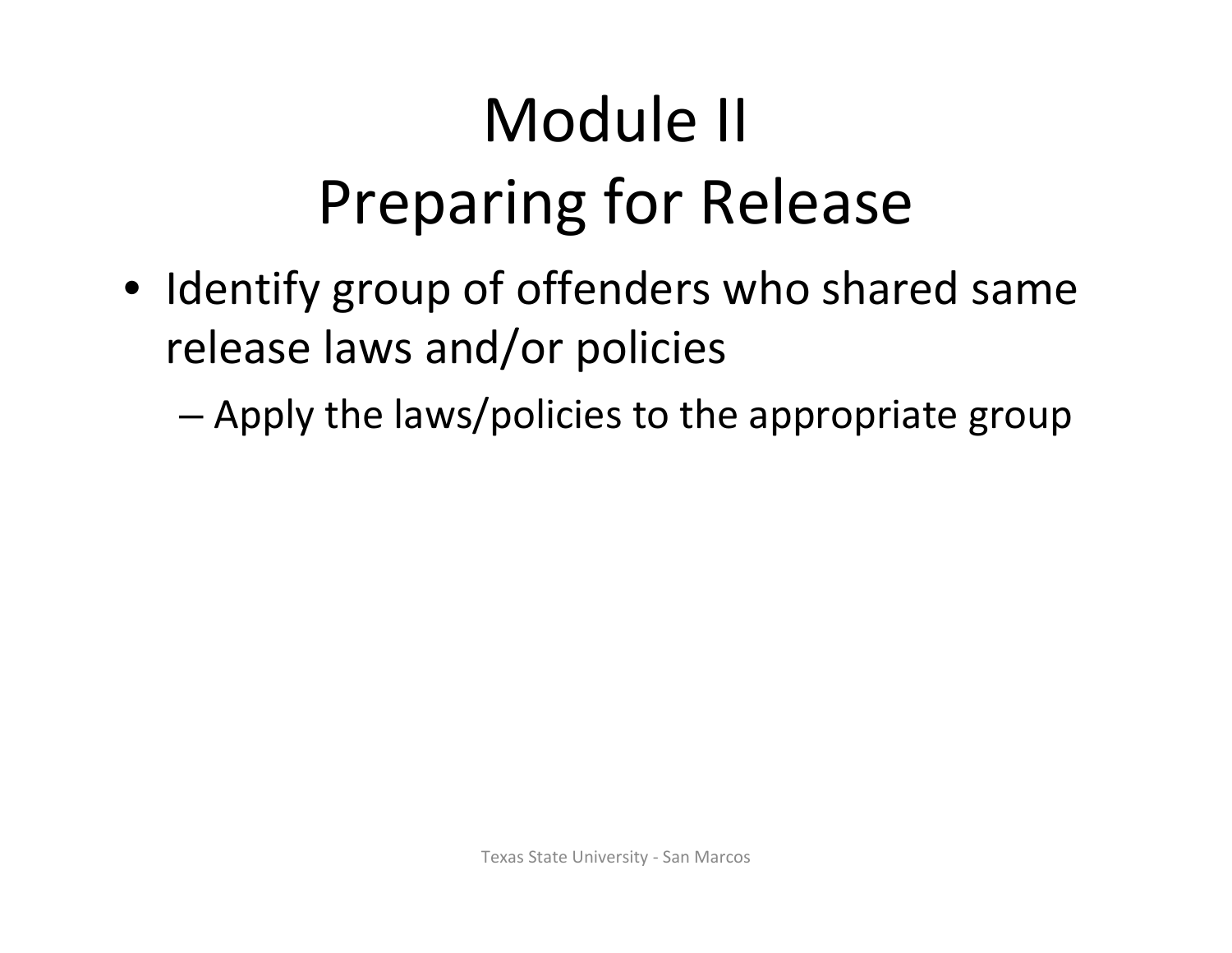#### Module I

Determining How Long Offenders Stay Confined

- Calculate survival rates (probability density functions) to determine time to be served for each offender group
	- Survival rates are derived by analyzing most recent year's releases and determining the length of time from release to return to custody

– This model does not use averages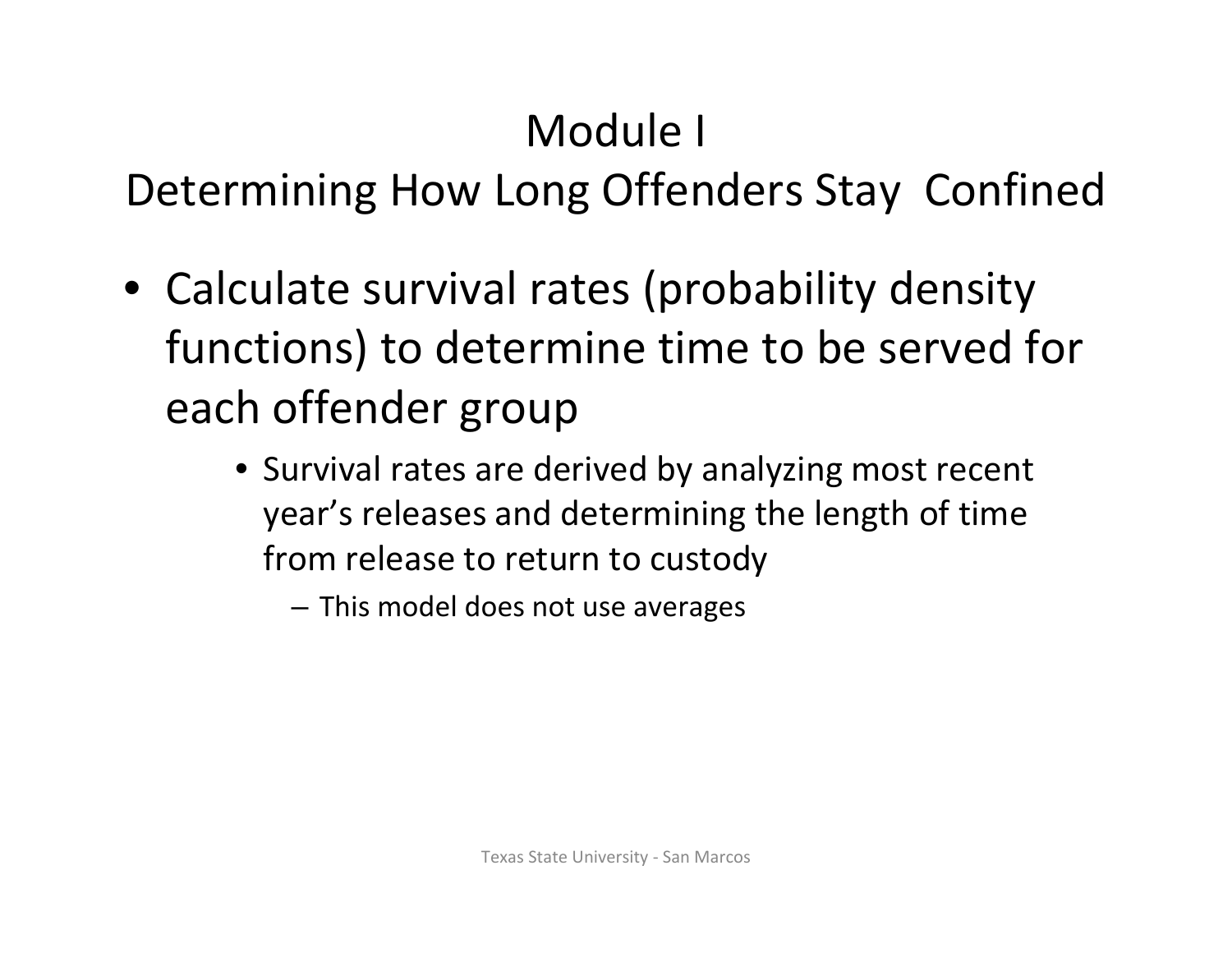Module I: Calculation of Projected Releases and Population from the Projected Admissions

- Use survival rates to calculate the remaining population each month
- Compare the population for the previous month of same admission cohort and take out this month's population to produce number of releases
- Add remaining population for each of the admissions monthly cohorts that still remain in prison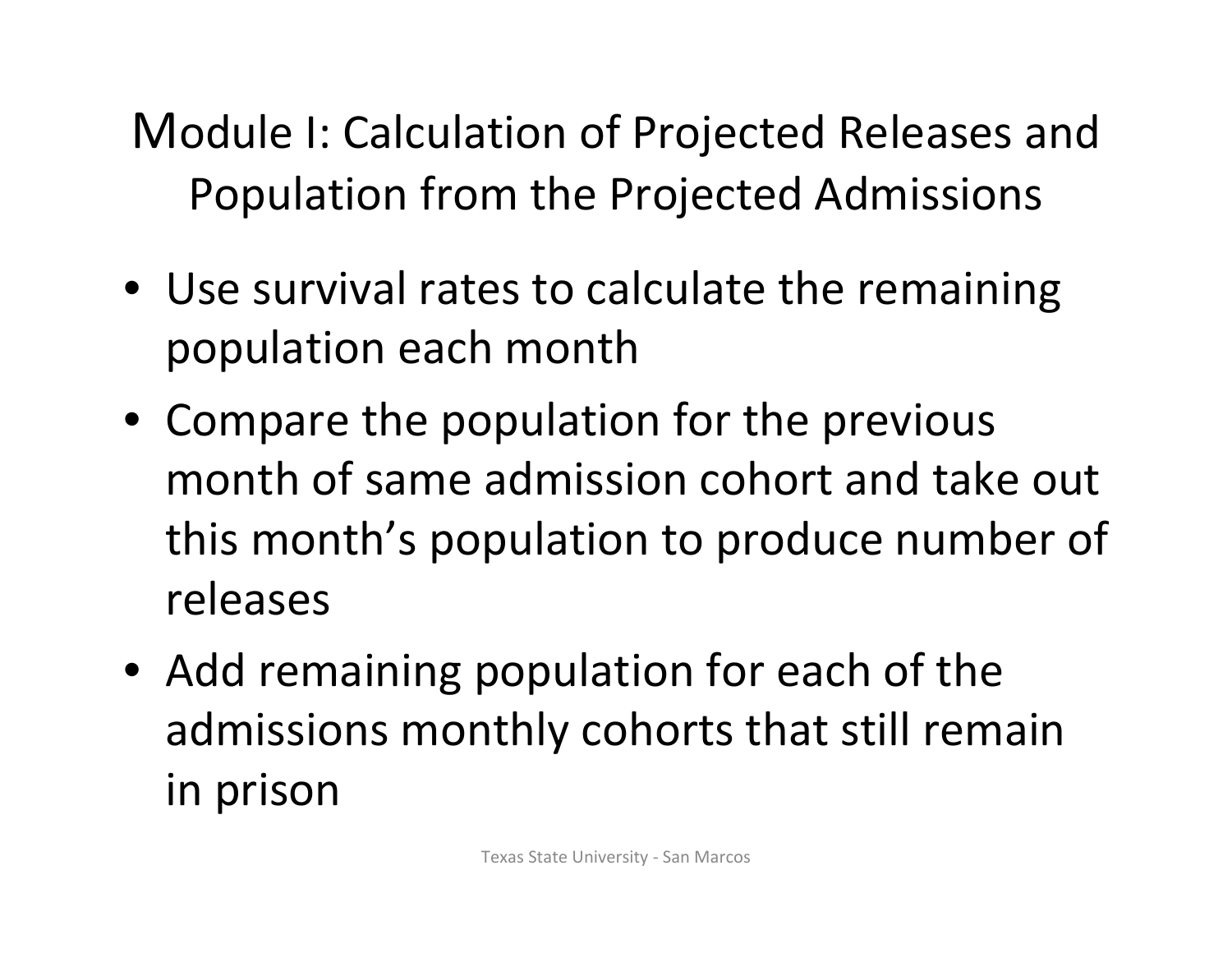Module I: Calculation of Projected Releases and Population from the Projected Admissions

- Take the previous step for each offender group and sentence length
- Add the remaining population for each group and sentence length to calculate the total projected population from admissions
- Add the releases for each offender group and sentence length to calculate projected releases from intake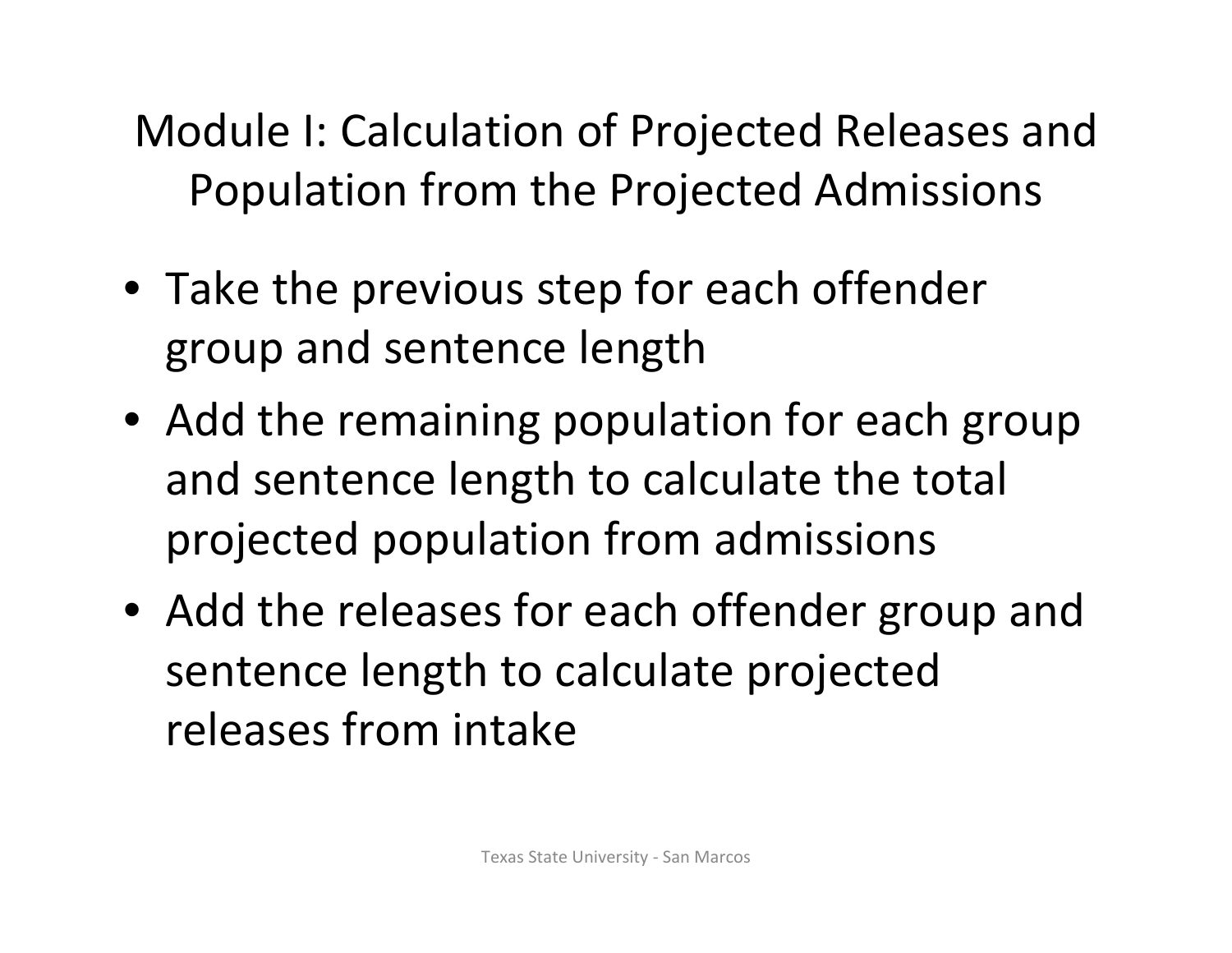# Module III DOC Facility Population

- To flow to release of the facility population is somewhat more complex than the intake population
	- The population of the prison is comprised of individuals convicted for:
		- Multiple offenses
		- Several consecutive sentences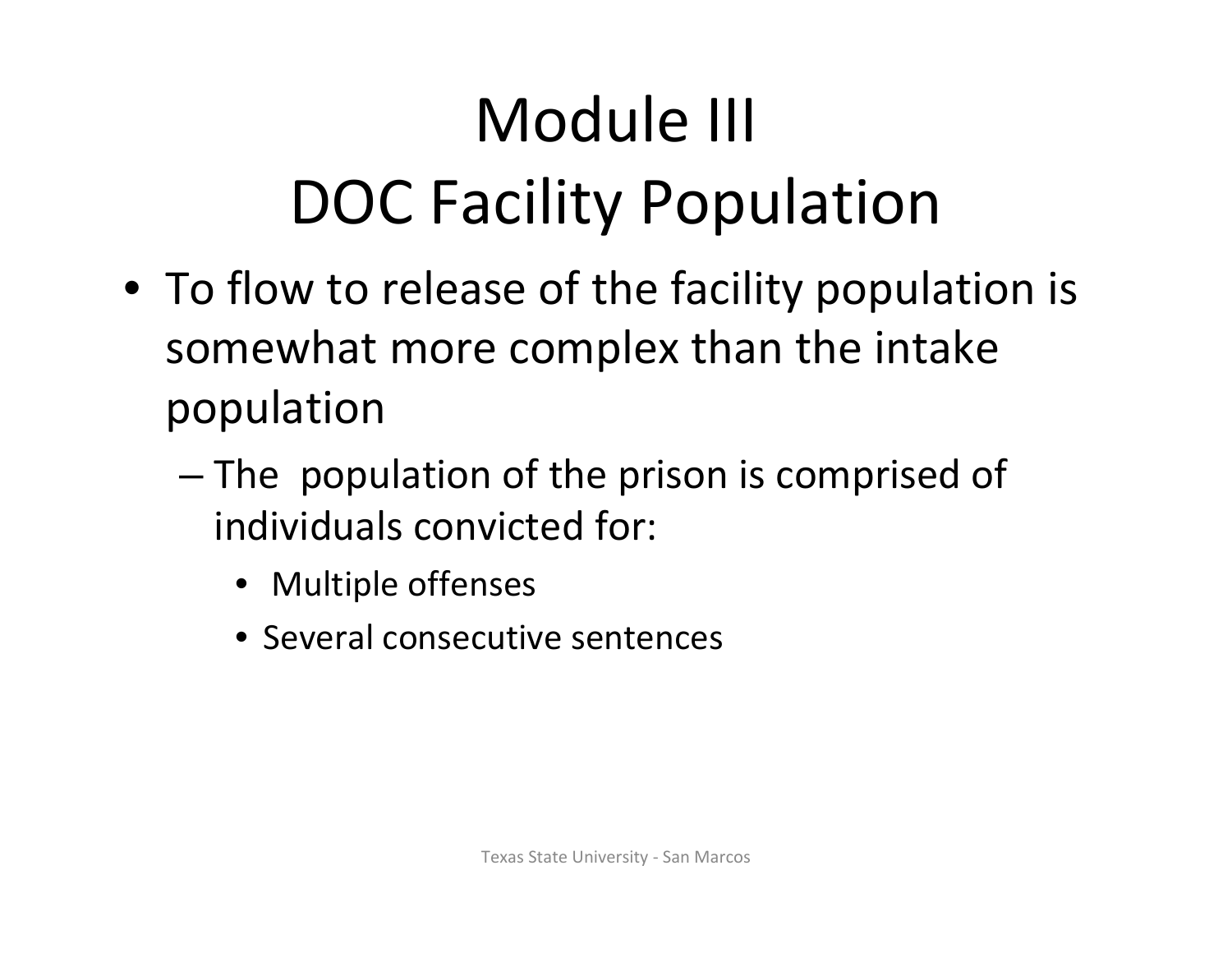# Module III DOC Facility Population

- There are also other issues to consider:
	- Offenders with same offense may have different governing laws of release depending on the date of offense
	- Parole eligibility may change as <sup>a</sup> result of date of offense
	- Time served for <sup>a</sup> particular offense and sentence length ranges from 1 day ( those who arrived yesterday) to the maximum time served (who will be released the next day)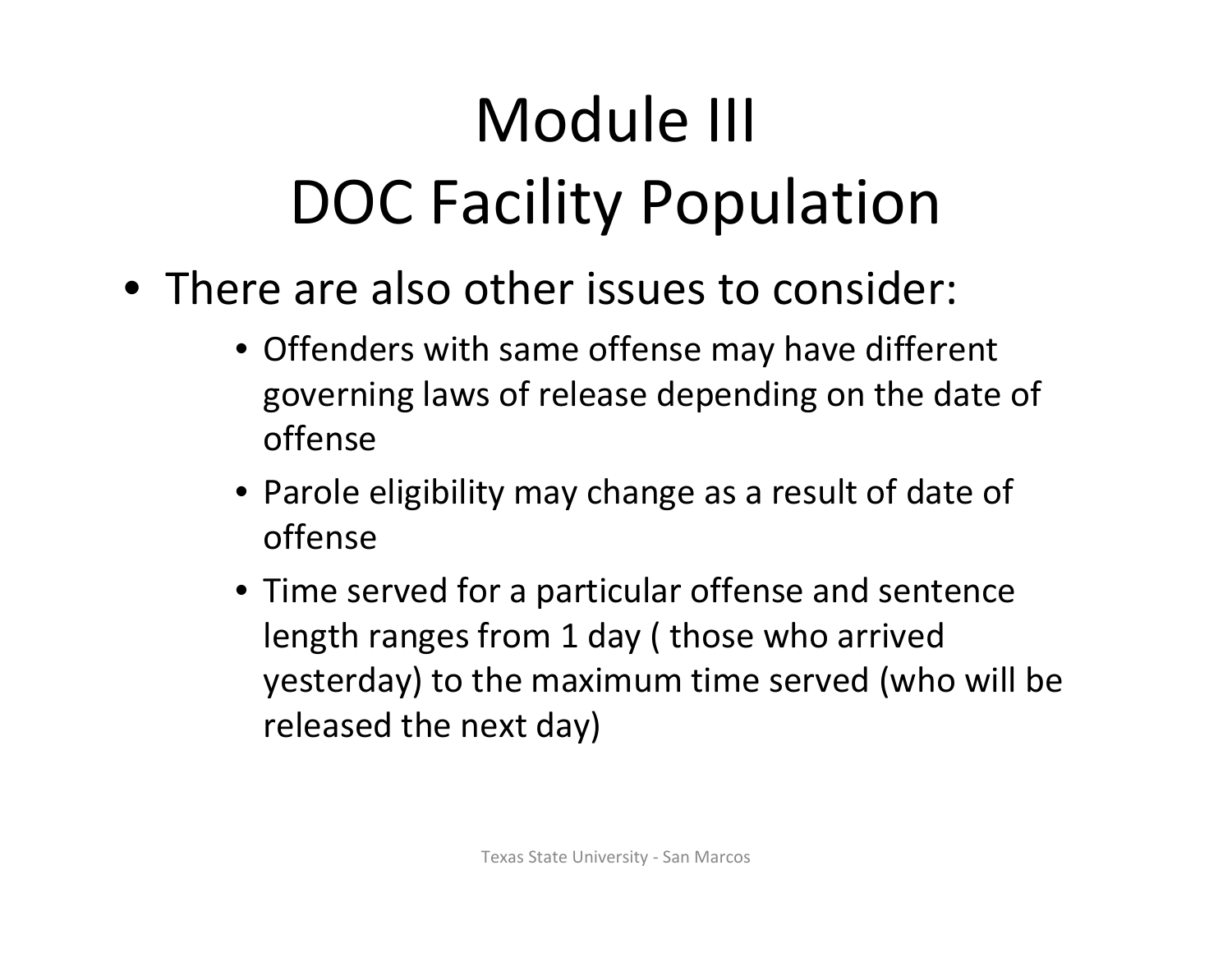#### Module III:

Preparing to Release the Facility Population

- Download most recent DOC population from DOC computers
	- Clean data to assure that all cases have:
		- Sentence length
		- Offense type
		- Time served information
		- Sentence date
		- Offense date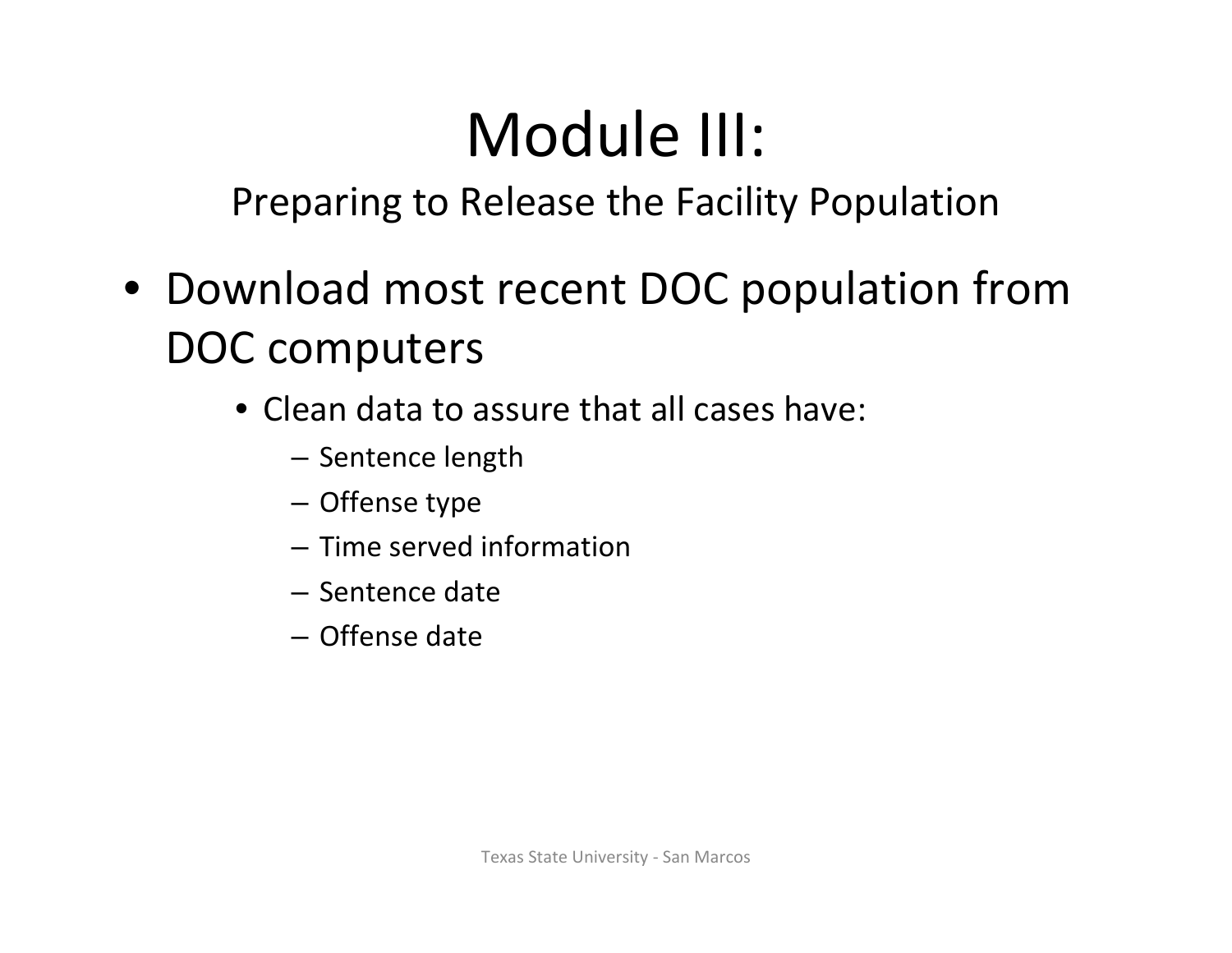# Module III Facility DOC Population

- Analyze data to identify
	- offender groups and legislative type
	- time served by sentence length
- Calculate original cohorts
- Apply survival rates to offender groups
- Release them accordingly
- Calculate remaining population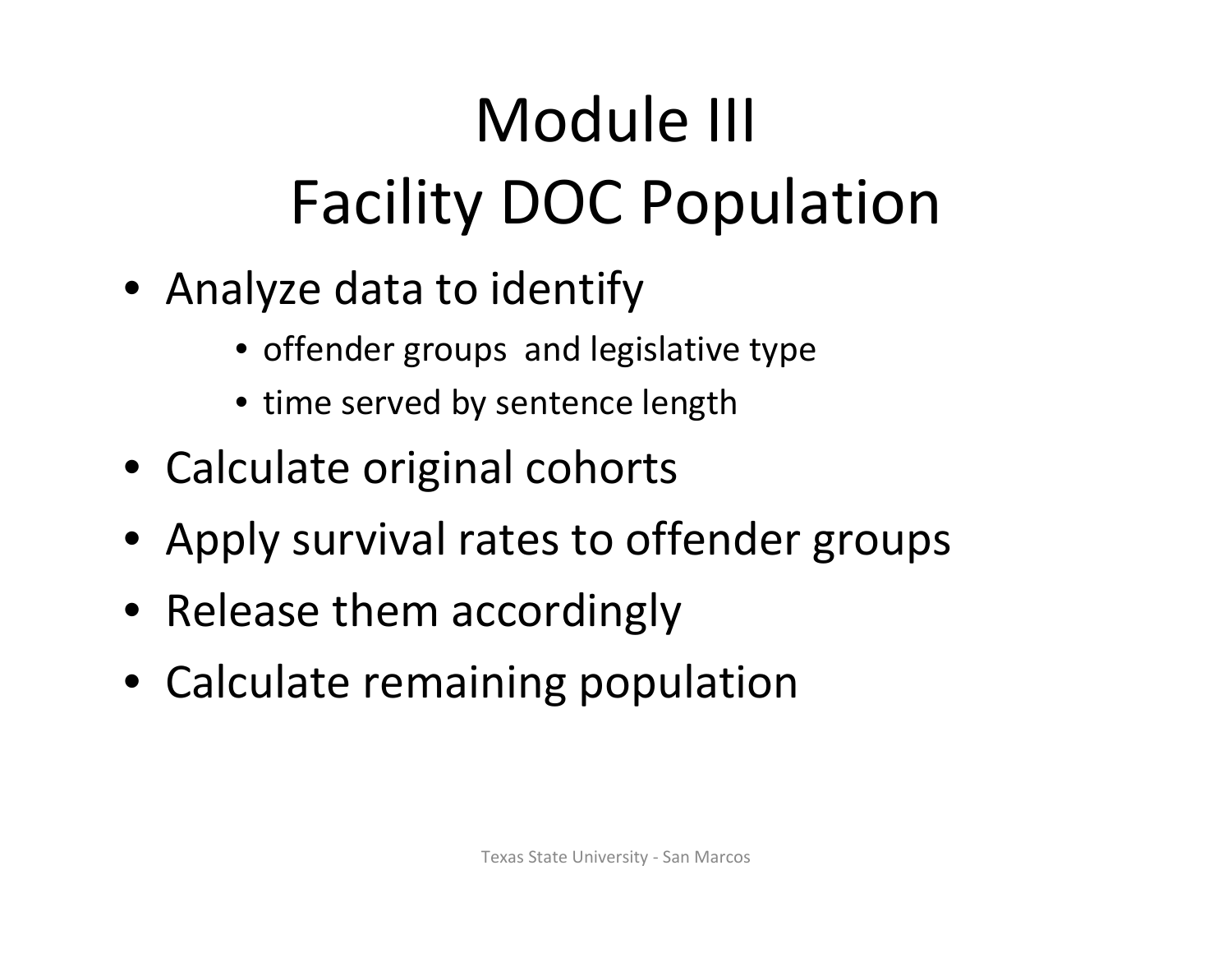### Projected DOC Population

- The total DOC projected population is the result of adding:
	- the projected population from intake for each month

#### PLUS

– the population that remains each month, after releasing some of the offenders who were in custody on the date the projection began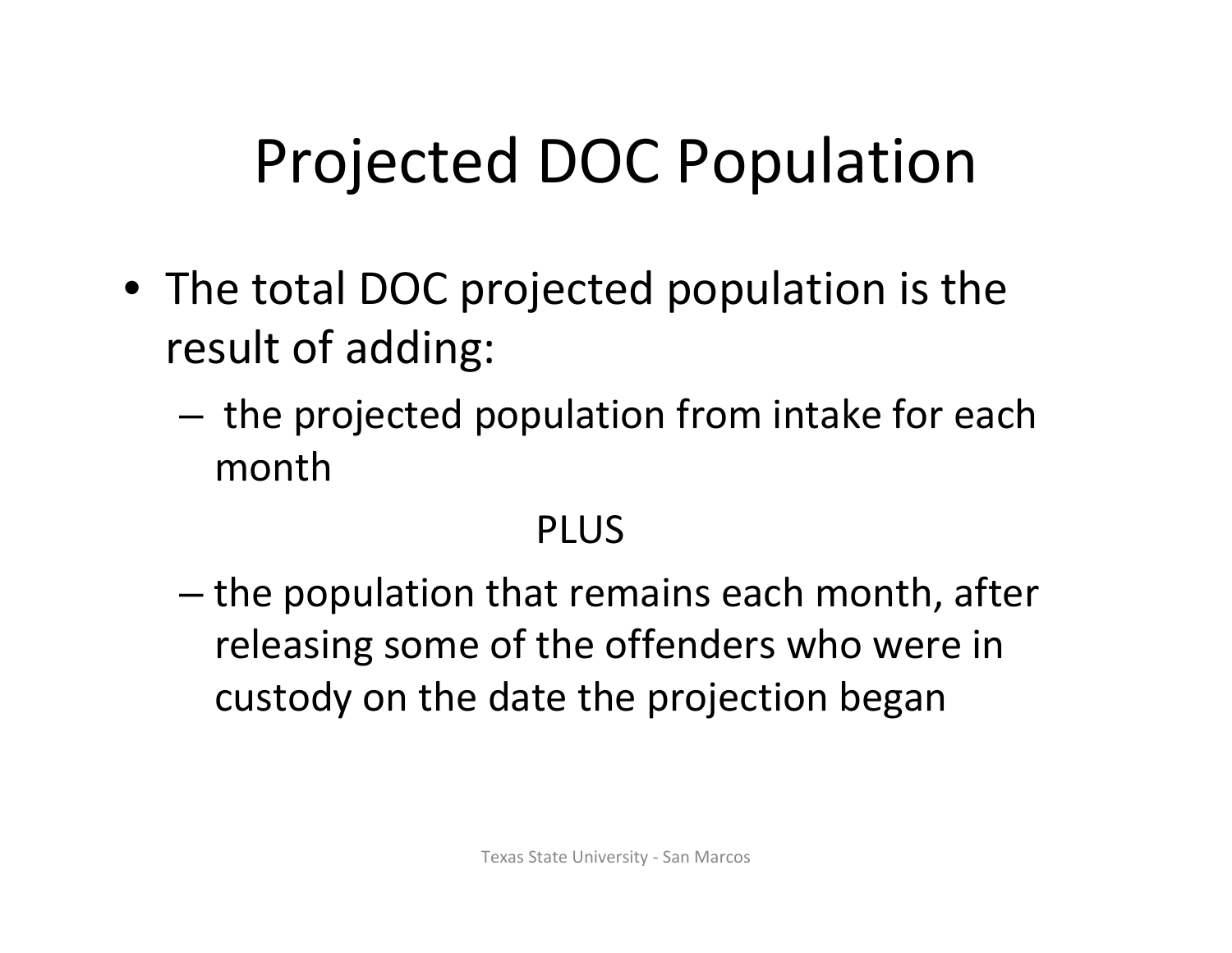### Module III:

#### Projected Parole Population

- Analyze 10 years of parole release cohorts by month
- Calculate average length of stay (ALS)
- Project population using projected releases and ALS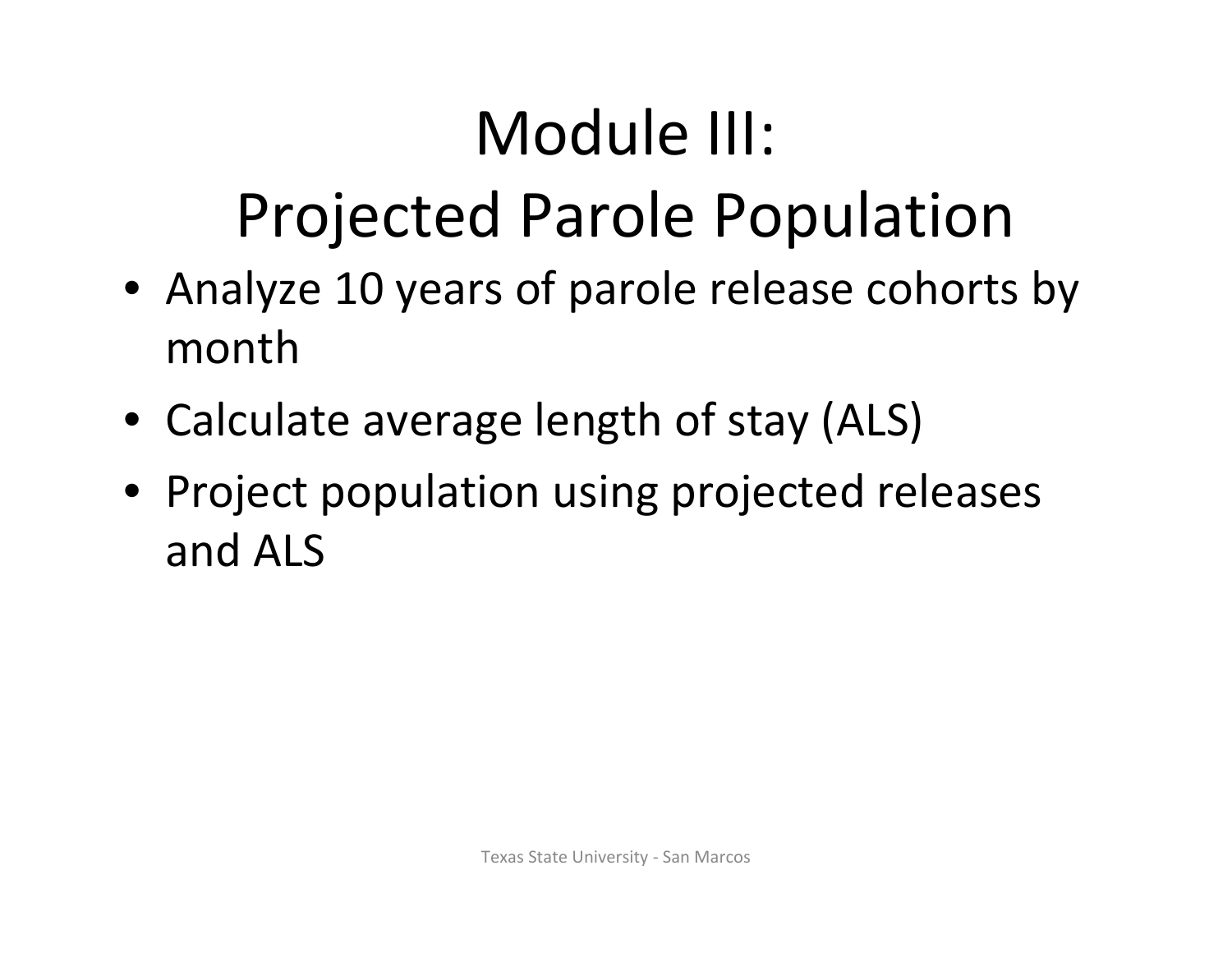#### Module III Projected Probation Population

- Analyze 10 years of probation placements
- Calculate average length of stay (ALS)
- Project population using projected probation placement and ALS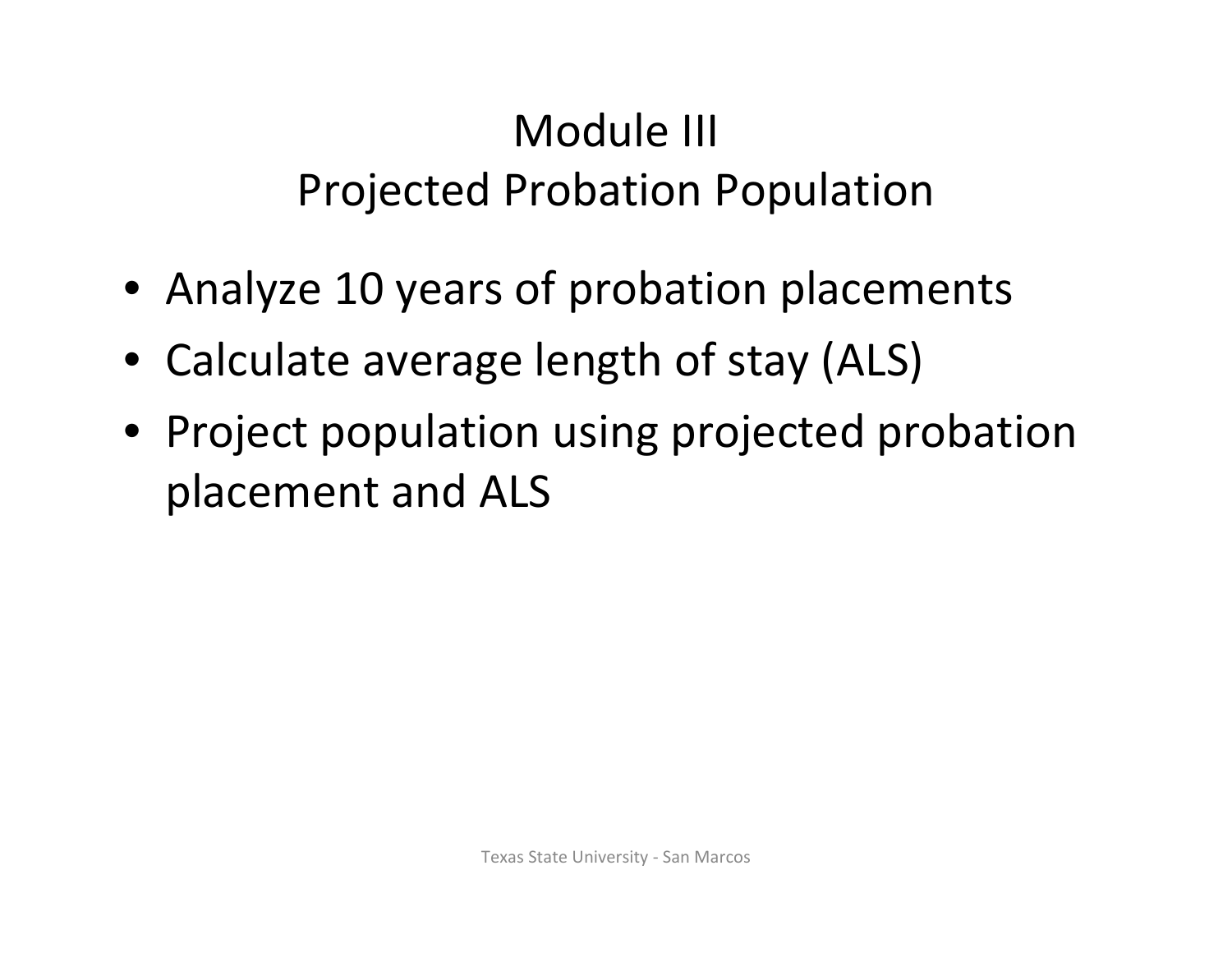#### The Model Should Resemble the Actual System

- This type of model is known as <sup>a</sup> disaggregated simulation flow model
	- Disaggregated because it separates offender by offender groups and sentence lengths
	- Simulation, because it answers "what if" questions
	- Flow, because it resembles the actual flow of offenders through the justice system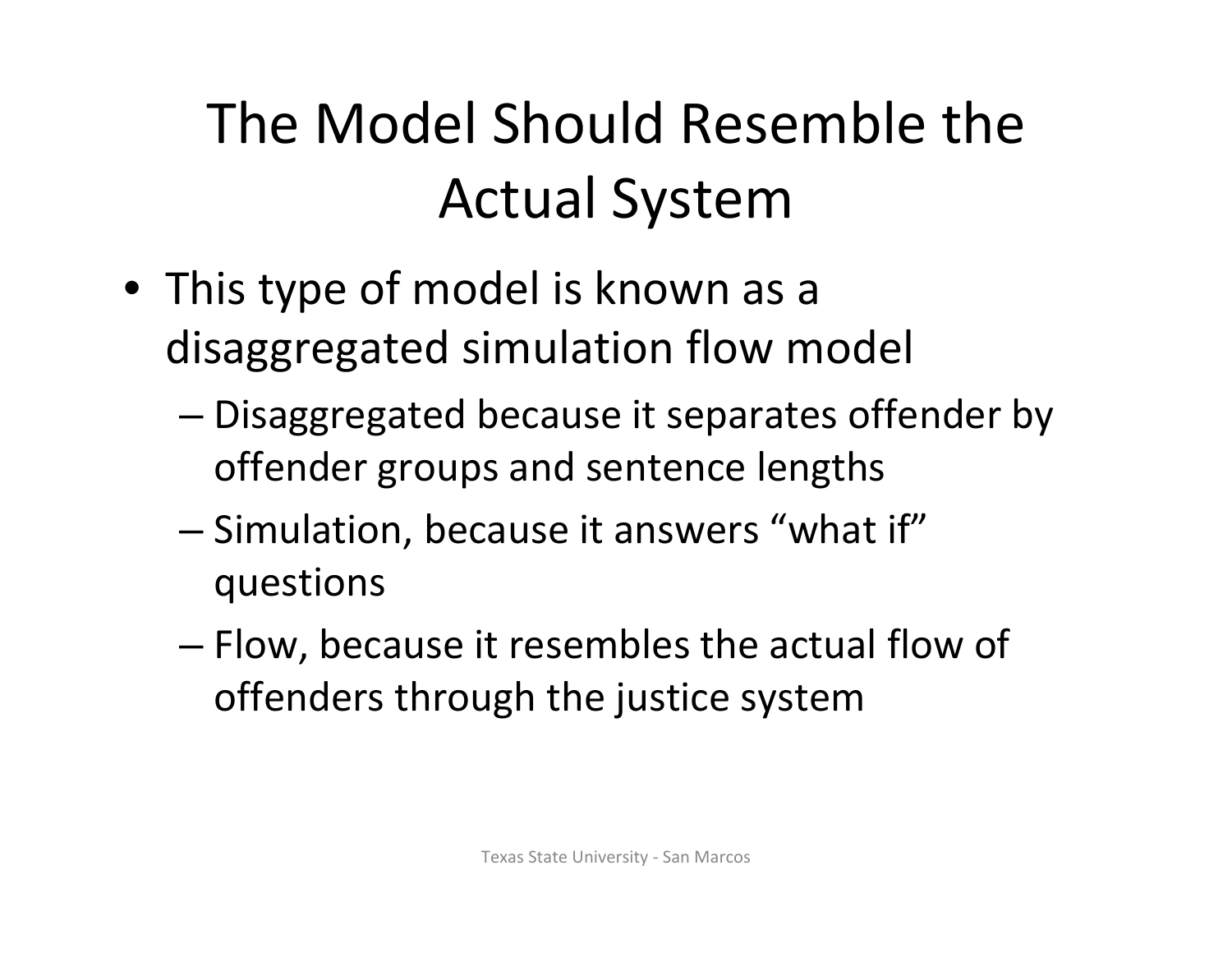#### DATA NEEDED

- Historical population of the state by age (ten years)
- Projected population of the state by age for the next ten years
- Historical arrests for the state by offense (ten years) –by year
- Historical convictions for the state by offense type –(ten years) – by year
- Historical new prison intakes –(ten years) –by year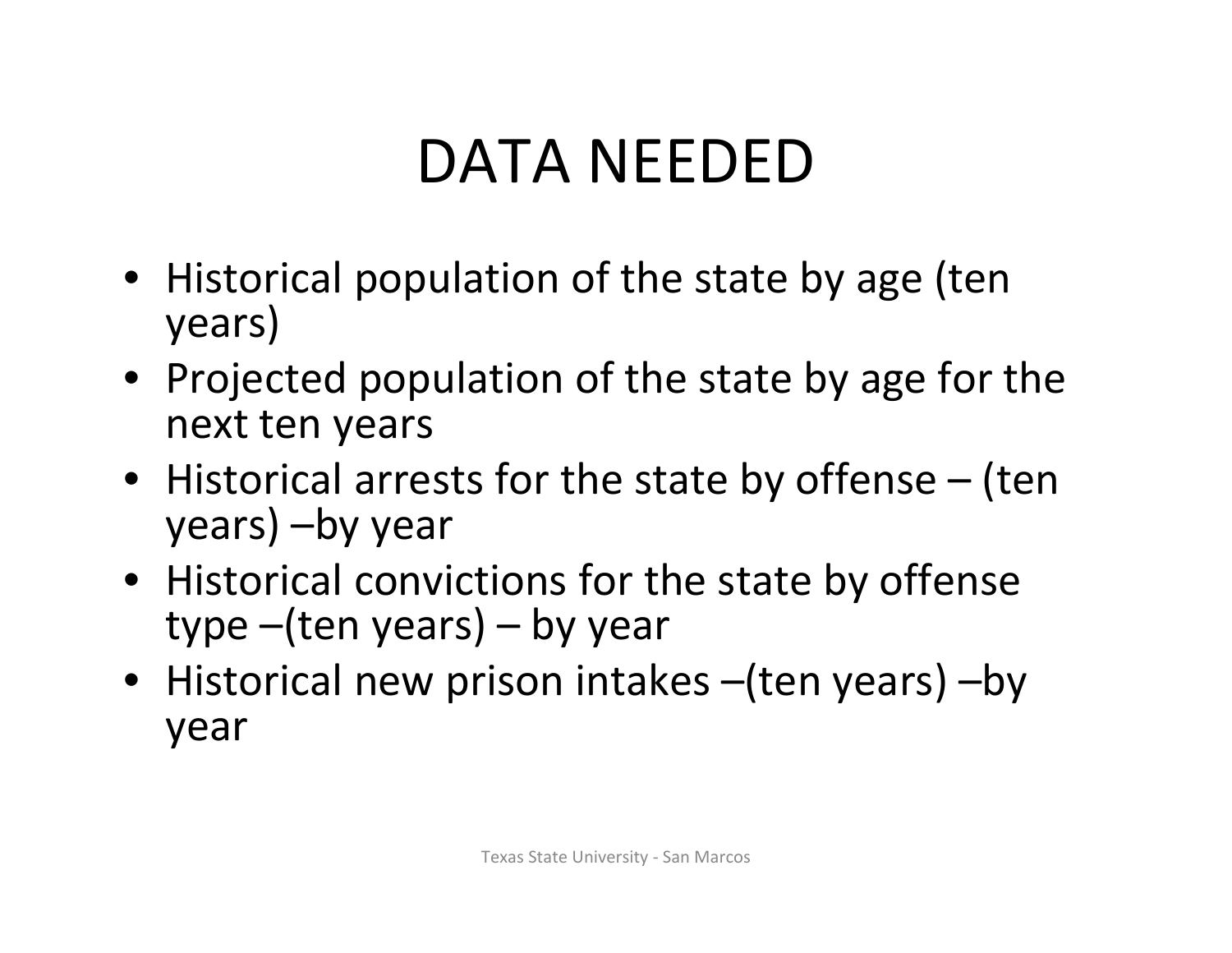#### DATA NEEDED

- Historical probation placements (ten years) –by year
- Historical probation revocations (ten years) – By month, if possible, for the most recent 60 months
- Number of probation revocations for technical reasons – (ten year)‐ by year
- Number of prison releases by release type (ten years)‐ by year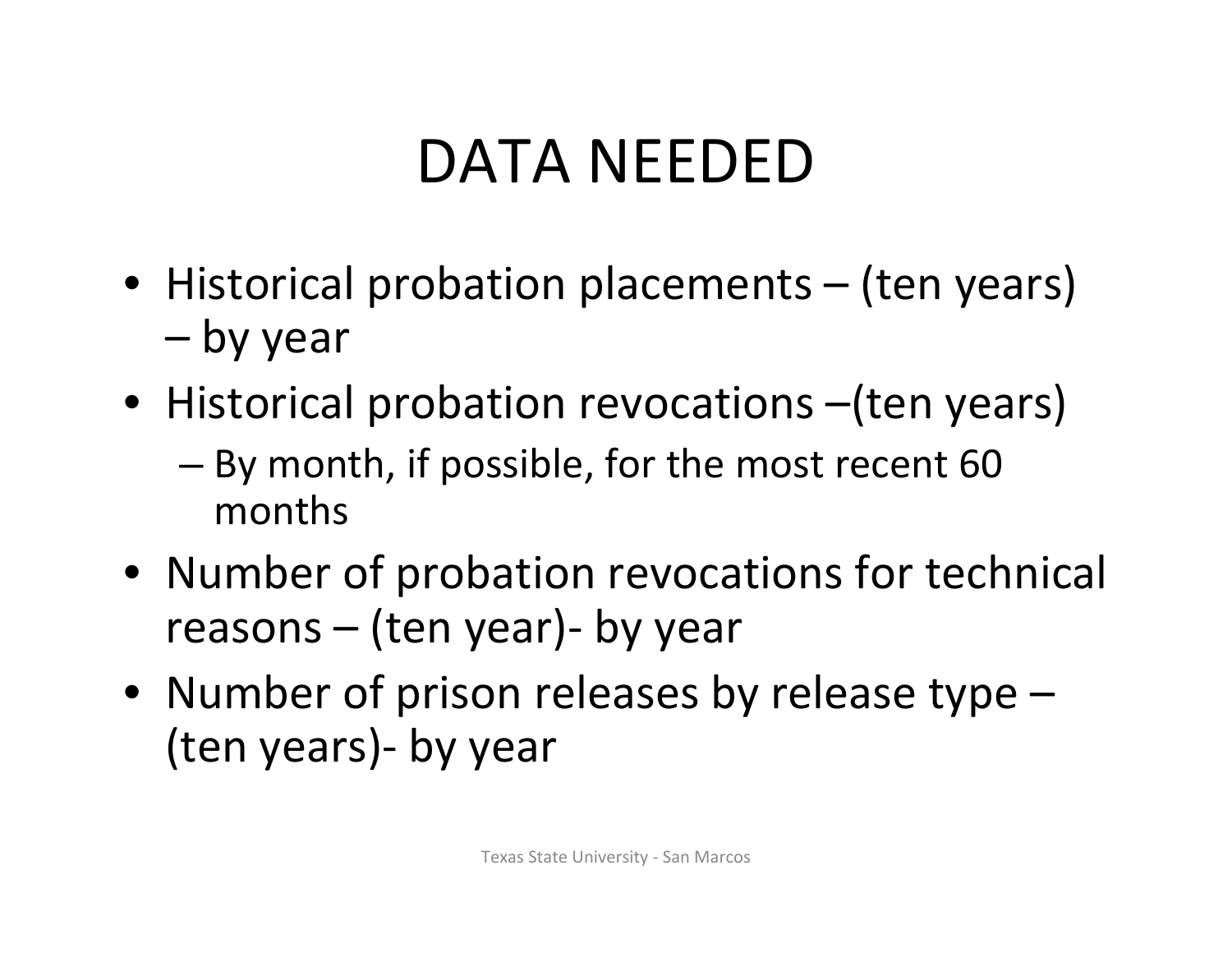#### Data Needed

- Number of release revocation (ten years) – By month, if possible, for the most recent 60 months
- Number of release revocations for technical reasons –(ten years)
	- By month, if possible, for the most recent 60 months
- Most recent year data file for admissions by
	- Admission type
	- Offense type
	- Sentence length
	- Date of admission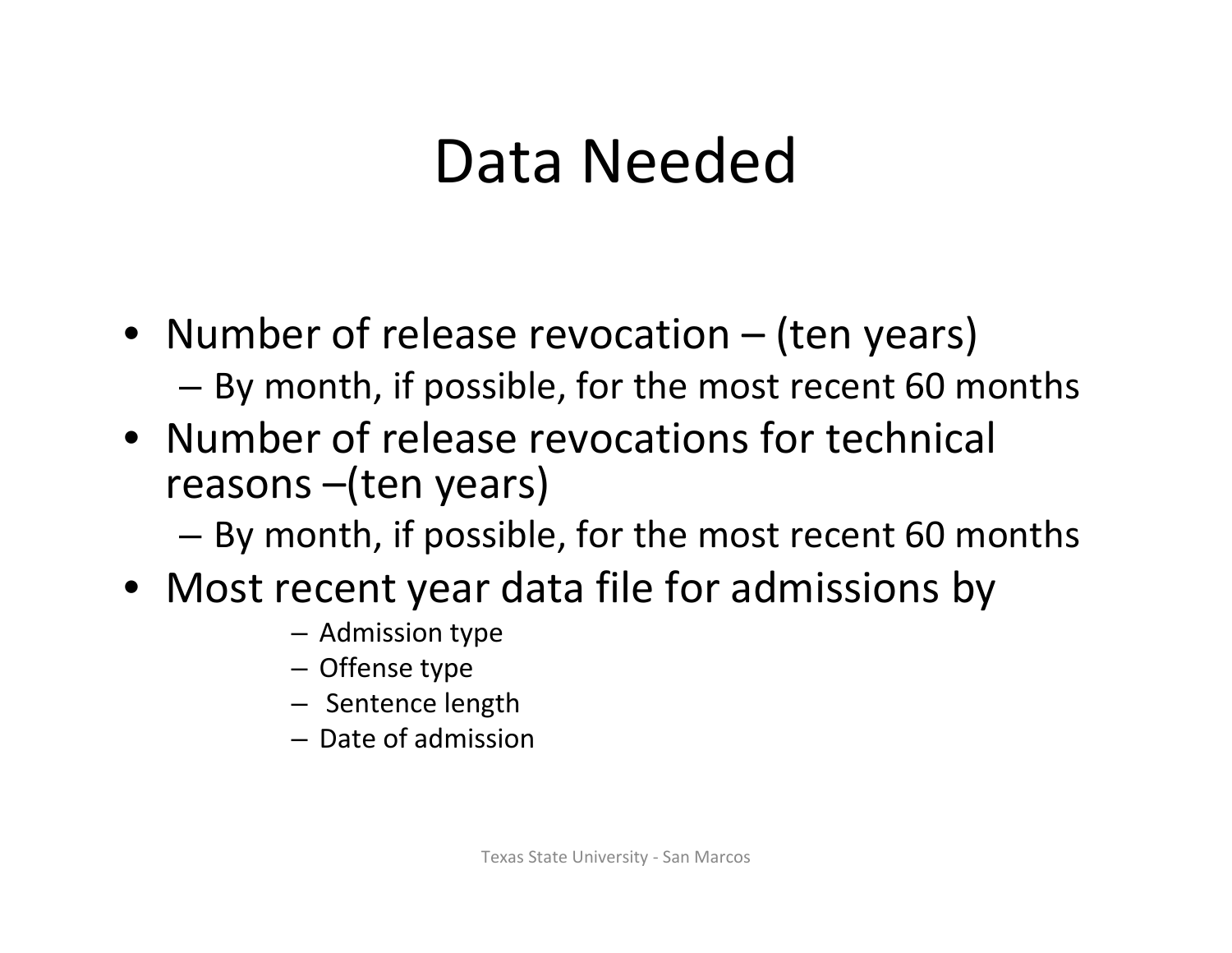#### Data Needed

#### • Most recent year data file of releases by

- Release type
- Offense type
- Sentence length
- Time served
- Date of release
- Most recent end of year data file of prison population by
	- Release type
	- Offense type
	- Sentence length
	- Time served
	- Date of admission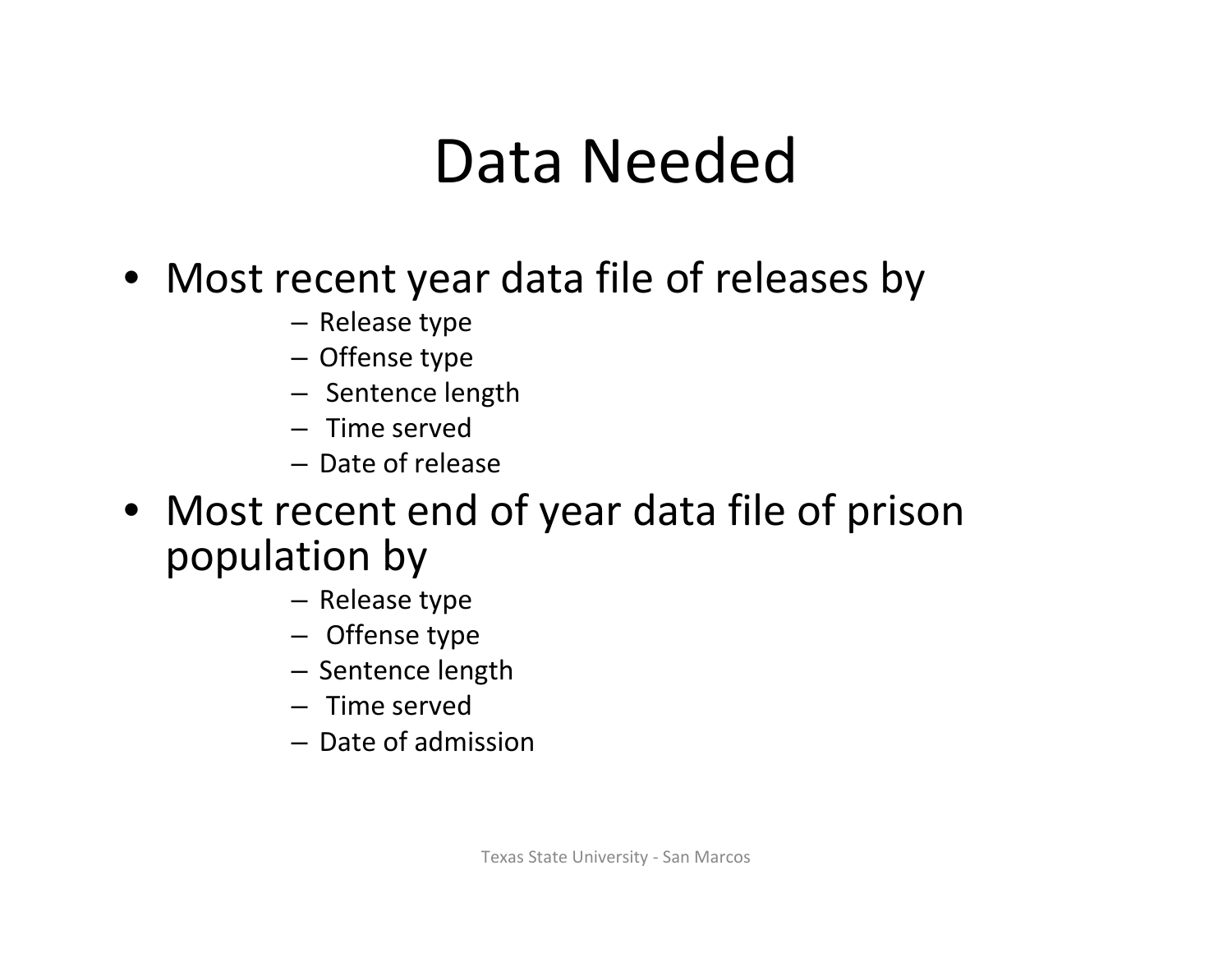## Organizing the Information

- NOTE: ALL YEARLY HISTORICAL INFORMATION NEEDS TO BE PLACED IN ONE SHEET OF THE WORKBOOK !!!
	- You will have <sup>a</sup> centralized place where historical data of the entire CJ system is stored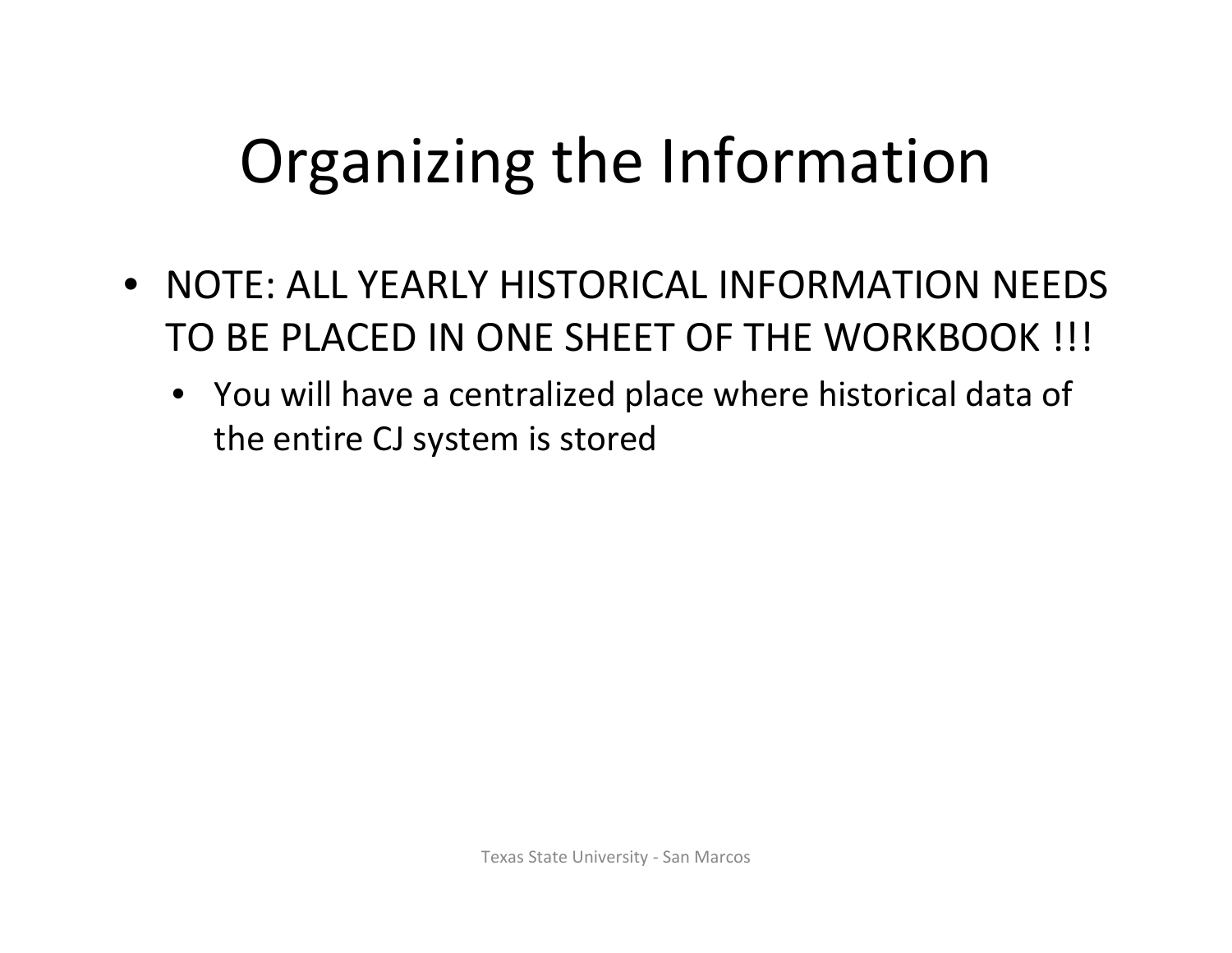# Time for Me to Know More About your System

- Arrest: How accurate is the arrest information?
- Convictions: how is the information gathered?
- Who collects the data, and how accurate?
- What are some data problems?
- Probation placements?
- Is there <sup>a</sup> document that calculates the relationship between cases and people?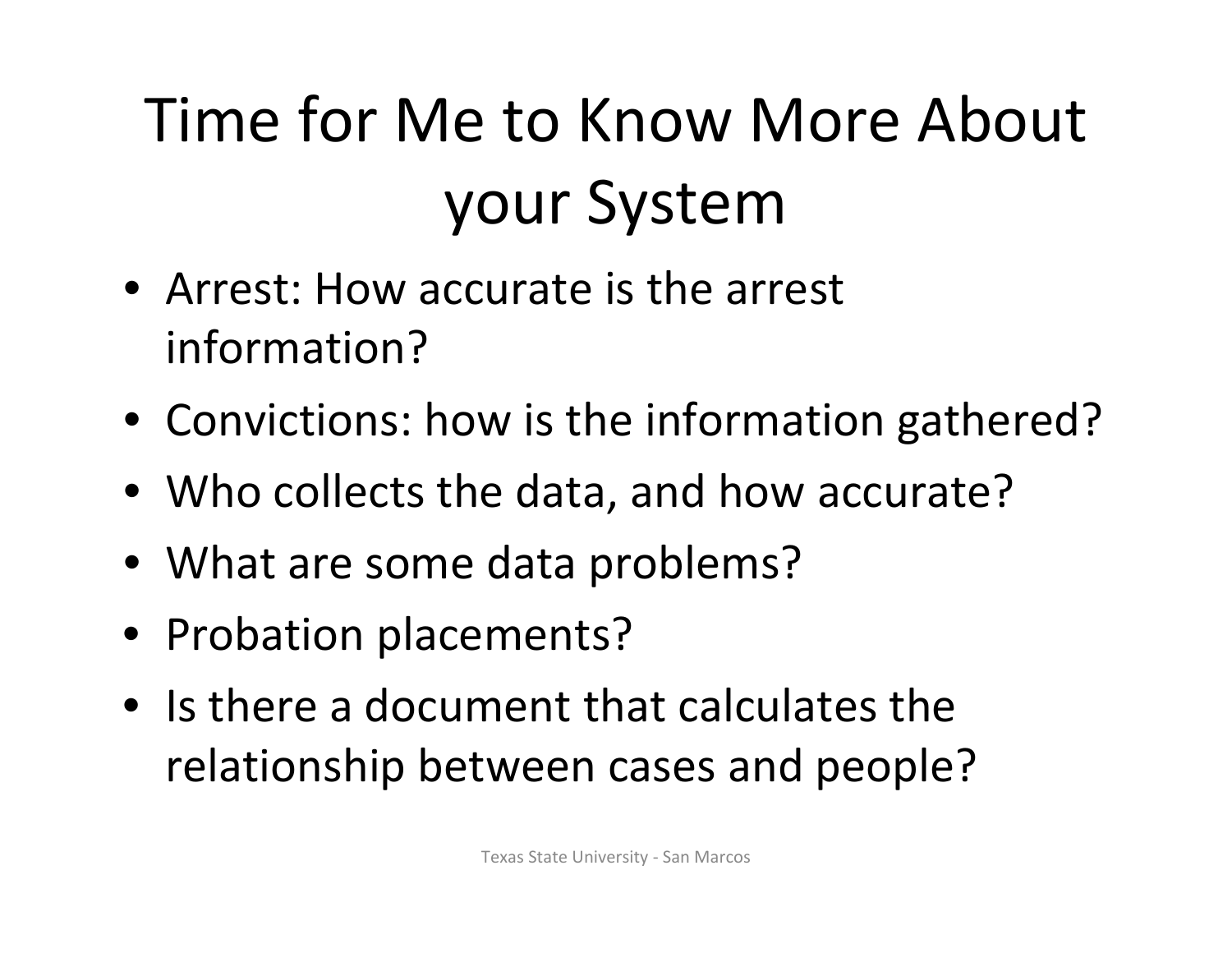- Differences in the supervision of felonies vs. misdemeanors?
- What is the range of sentences for felony probationers?
- For Misdemeanors?
- Do you have early probation discharge?
	- If yes, at what point?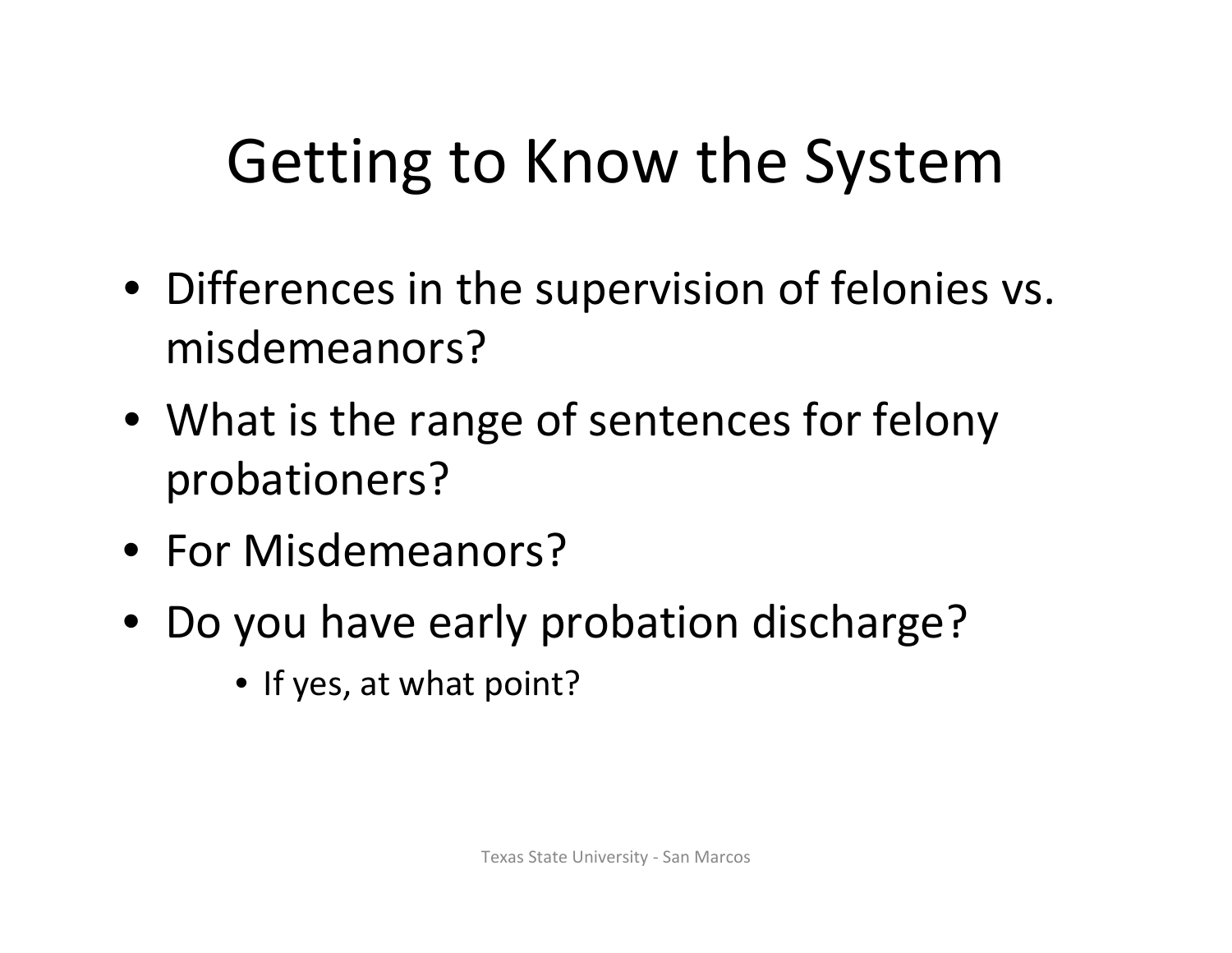- Do you have Intermediate Sanction Facilities (ISF) for probationers?
	- If yes, what is the ALS?
- Do you have <sup>a</sup> "good time" law/policy for confined offenders?
	- If yes, how is the offender classified when he is admitted to prison?
	- How does disciplinary infractions impact good time earned?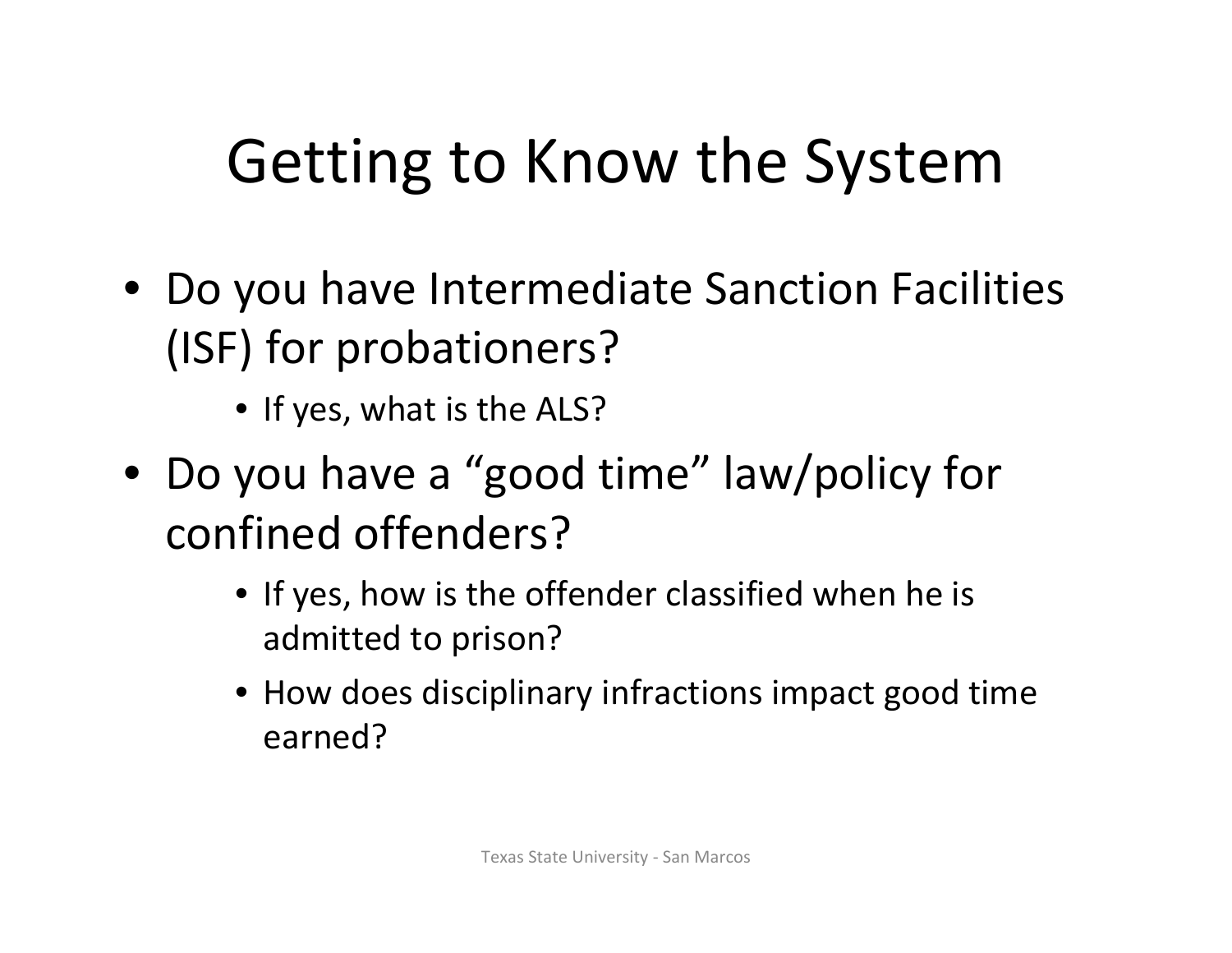- How does good time impact parole eligibility?
- Are there parole policies that exclude offenders in disciplinary status from parole consideration?
- How many parole board members vote on <sup>a</sup> case and what does it take to get approved?
- Does the Parole Board use <sup>a</sup> recidivism risk instrument?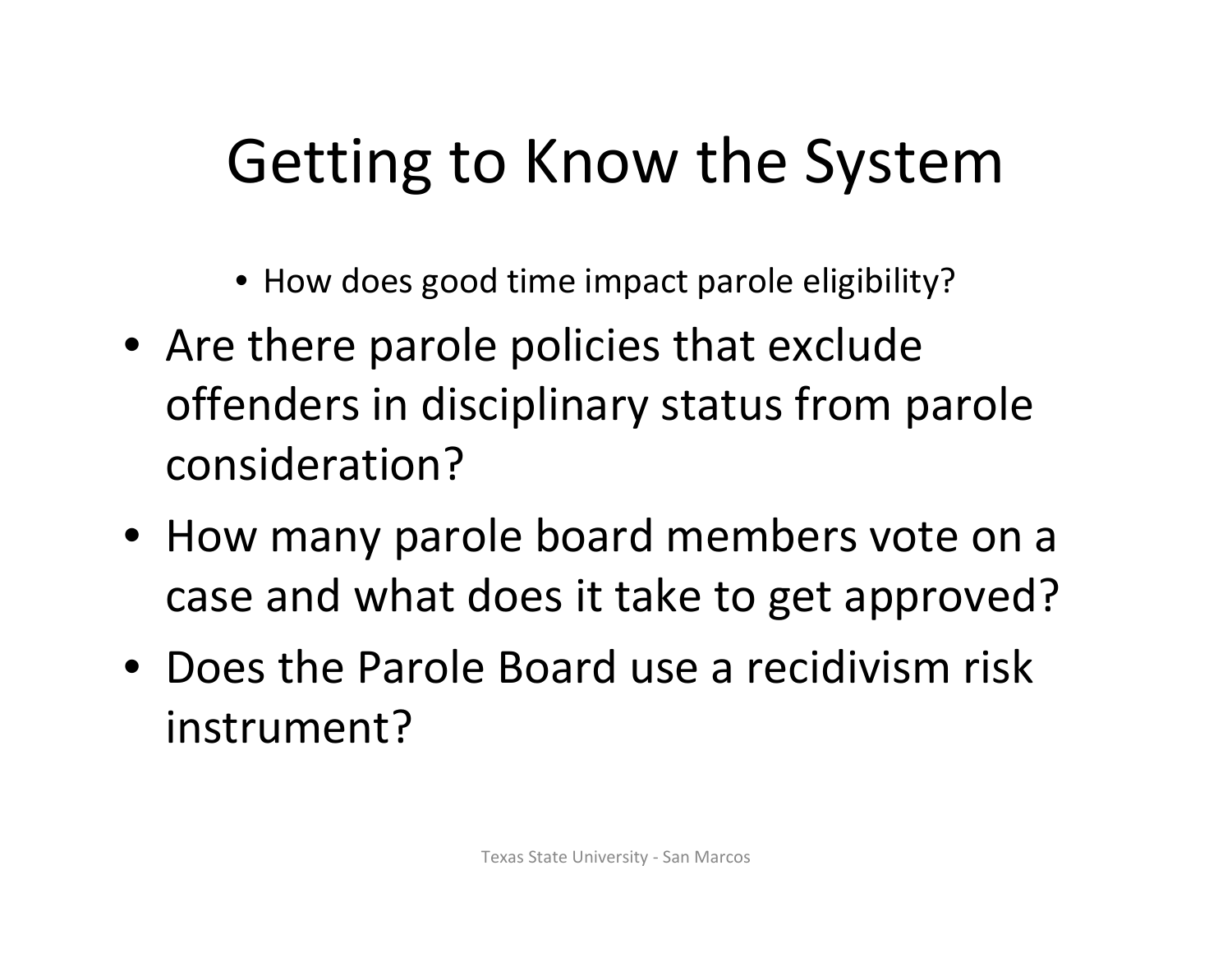- Does the Parole Board use parole guidelines?
	- If yes, do we have information on adherence to the guidelines and overrides?
- How far in advance from parole eligibility, parole review takes place?
- If an offender is denied parole, when will he be reconsidered for parole again?
- Do you have mandatory release?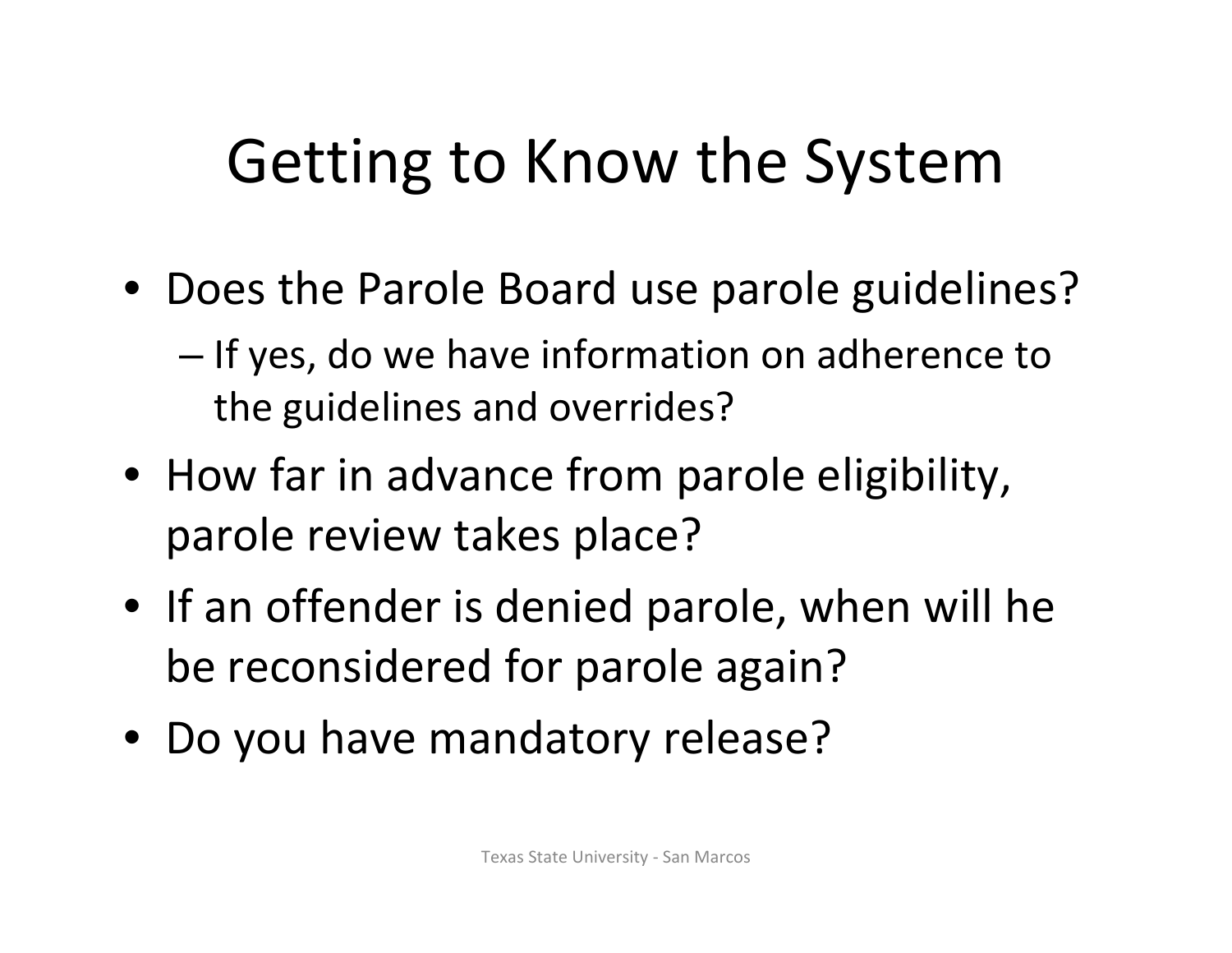- Are all parole approvals release immediately?
- Are there approvals that are conditional on program completion?
- Are approvals withdrawn for any particular reason (e.g. disciplinary infractions, detainers, additional cases)?
	- If yes do we have <sup>a</sup> yearly estimate of what percentage of all approvals are withdrawn?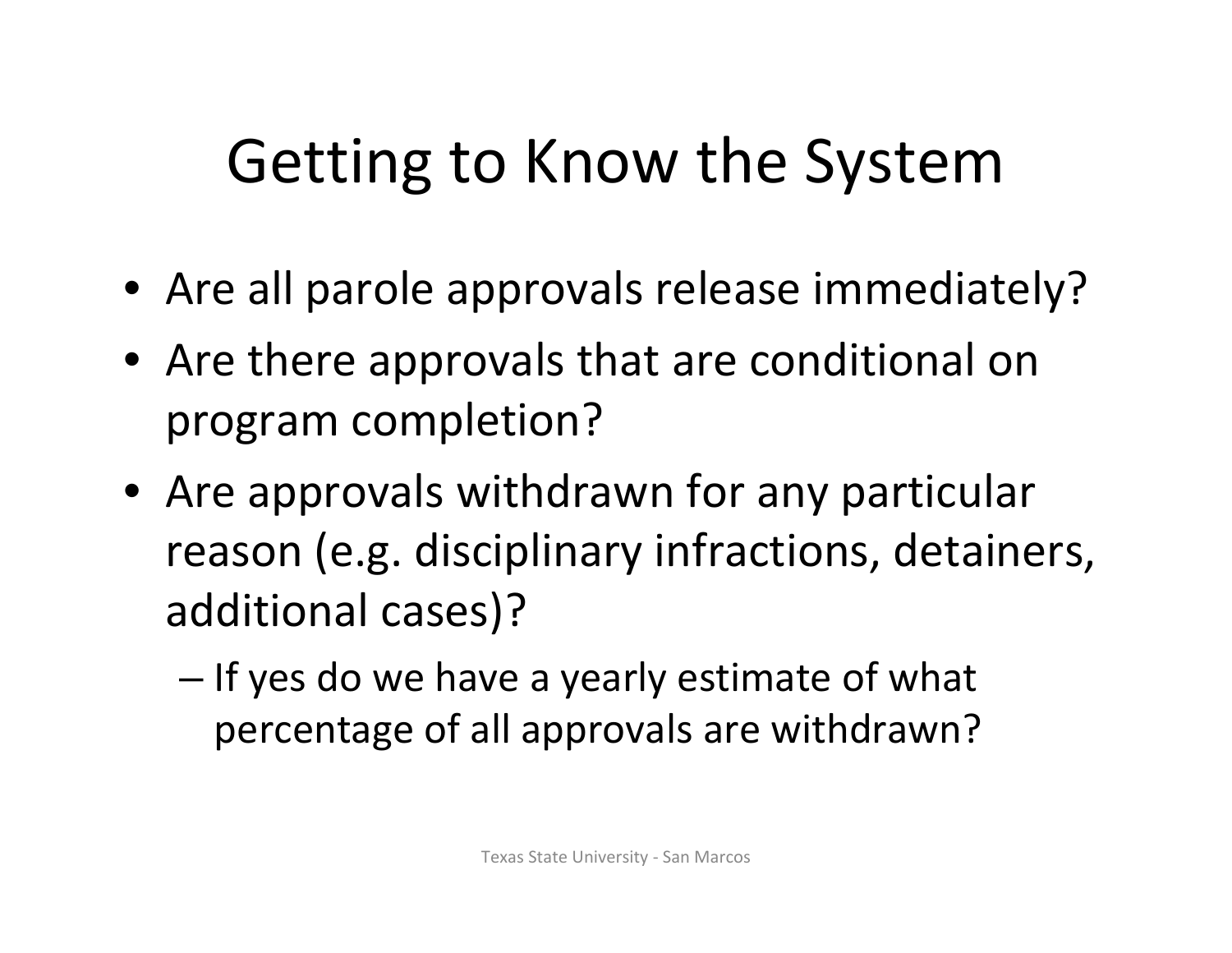- What process is followed for parole revocations?
- Are offenders arrested and taken into custody by the DOC?
- If yes, do we have information regarding percentage of arrest that result in re‐release?
- For those whose parole is not revoked, how long do they stay in the DOC before release?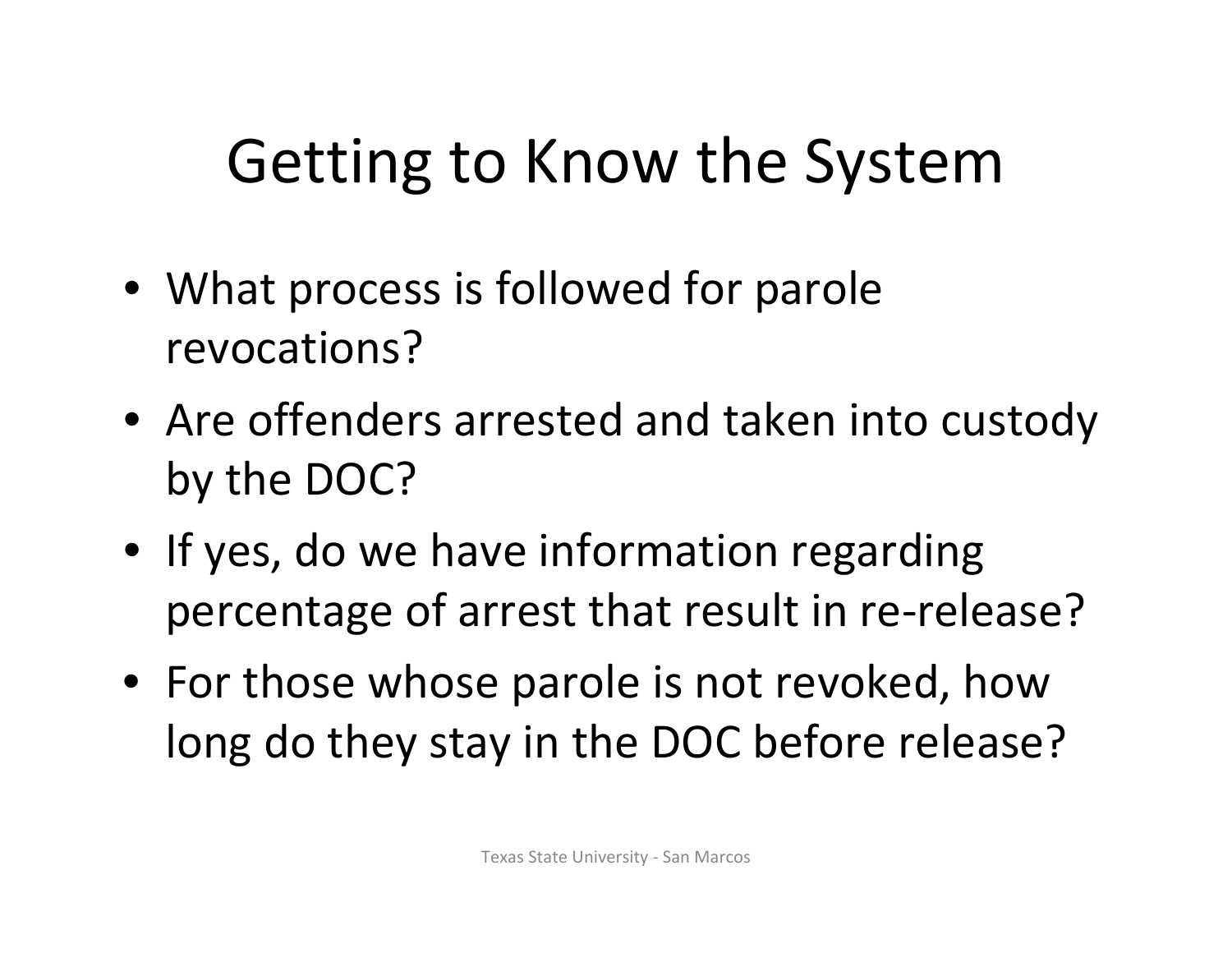- How long after an offender does not report is he considered an absconder?
- What happens to the length of time offender is on supervision when he is revoked parole for technical violations?
- Are absconders treated differently than technical violators for time calculationpurposes?
- Do you have ISFs for parolees?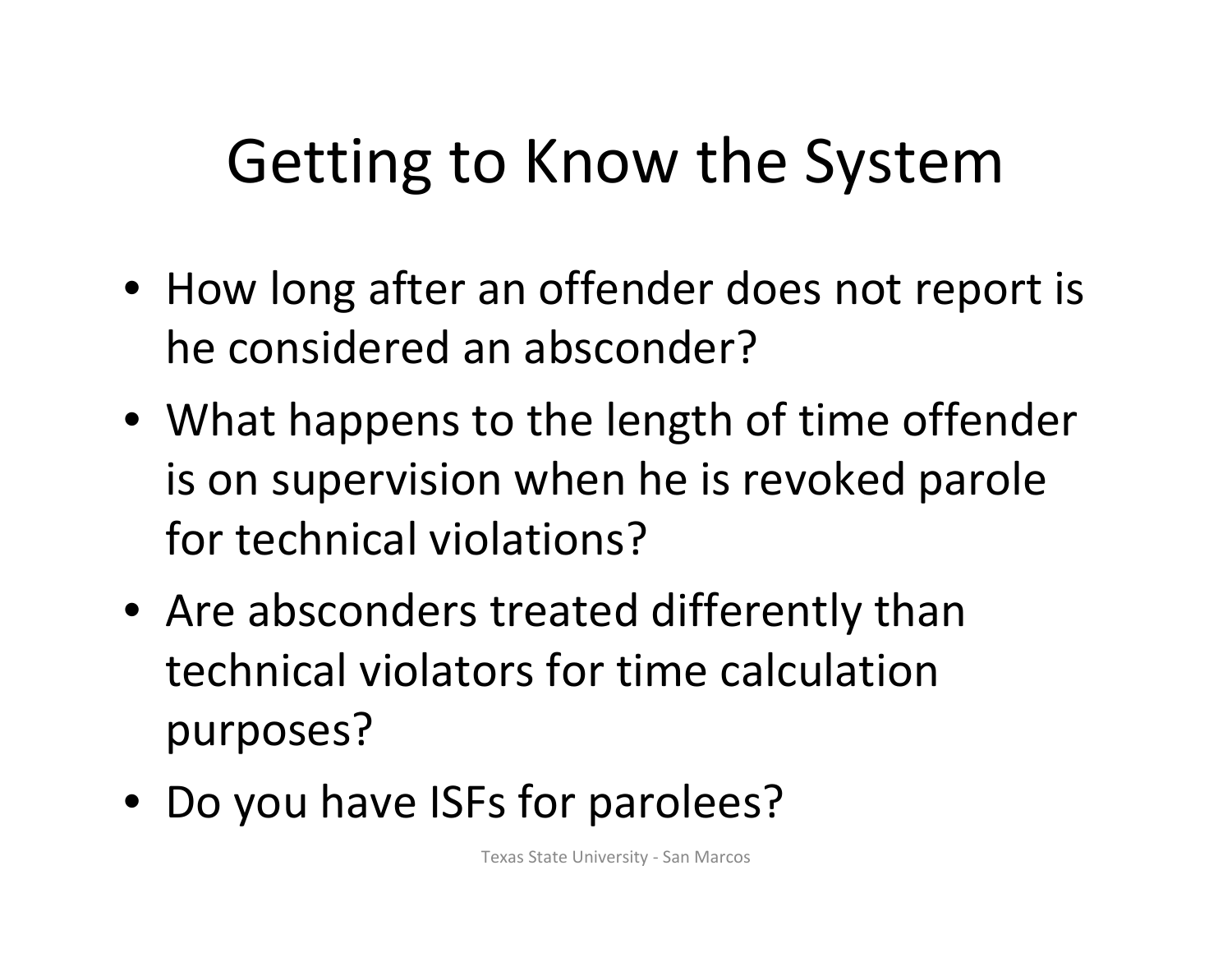# Tomorrow (Friday)

- We can start building <sup>a</sup> model using the data you have
- You have good data?
- How good it is? Cannot be determined until used
- When the model is completed, you will become more informed of the CJ system in Connecticut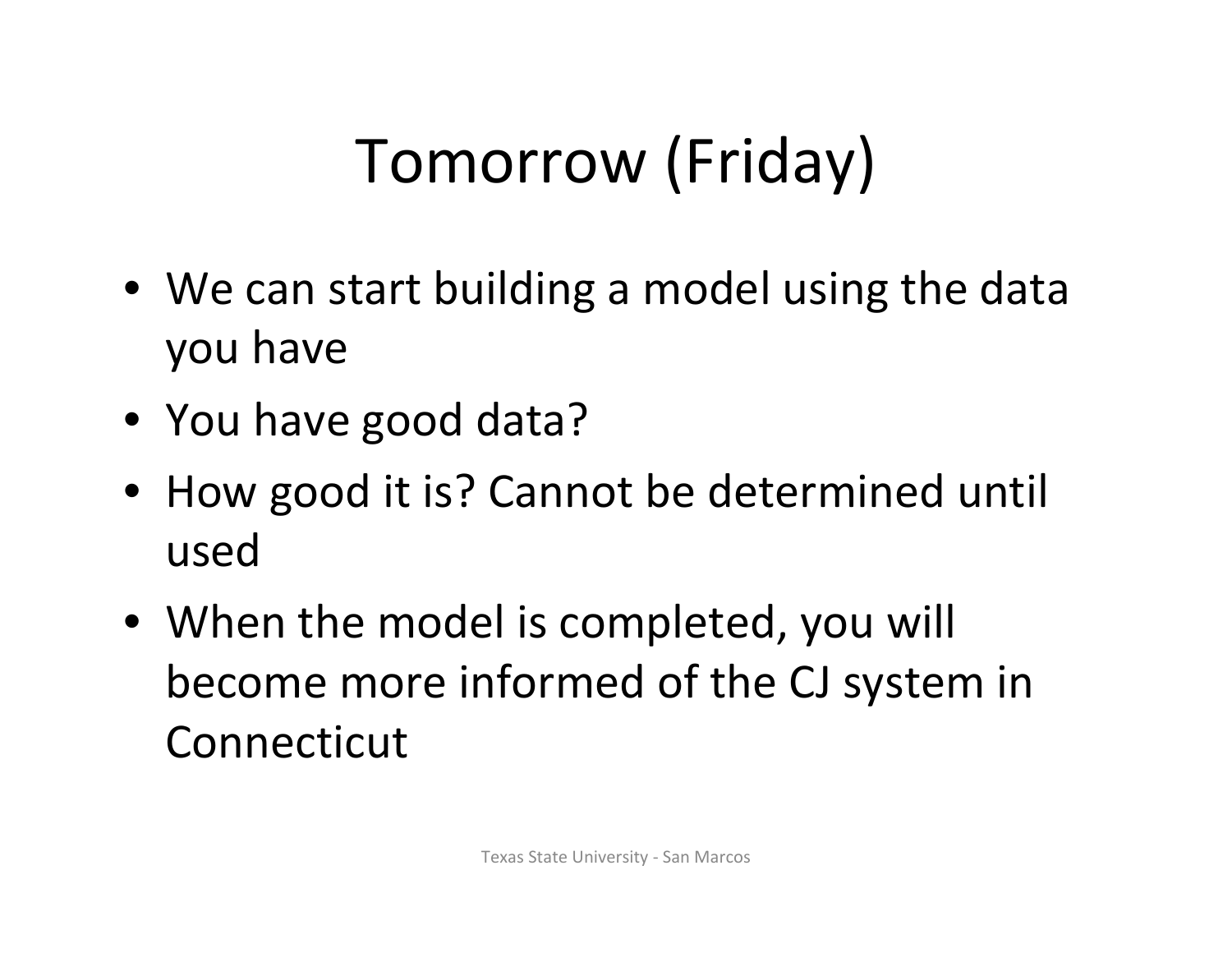#### The End Product

- The model needs to be continuously monitored
- It needs to be updated every year as the legislative changes occur
- More than one person should know the model well
	- If only one person knows how the model works, when he/she is promoted, retired or leaves the agency, the model stops functioning